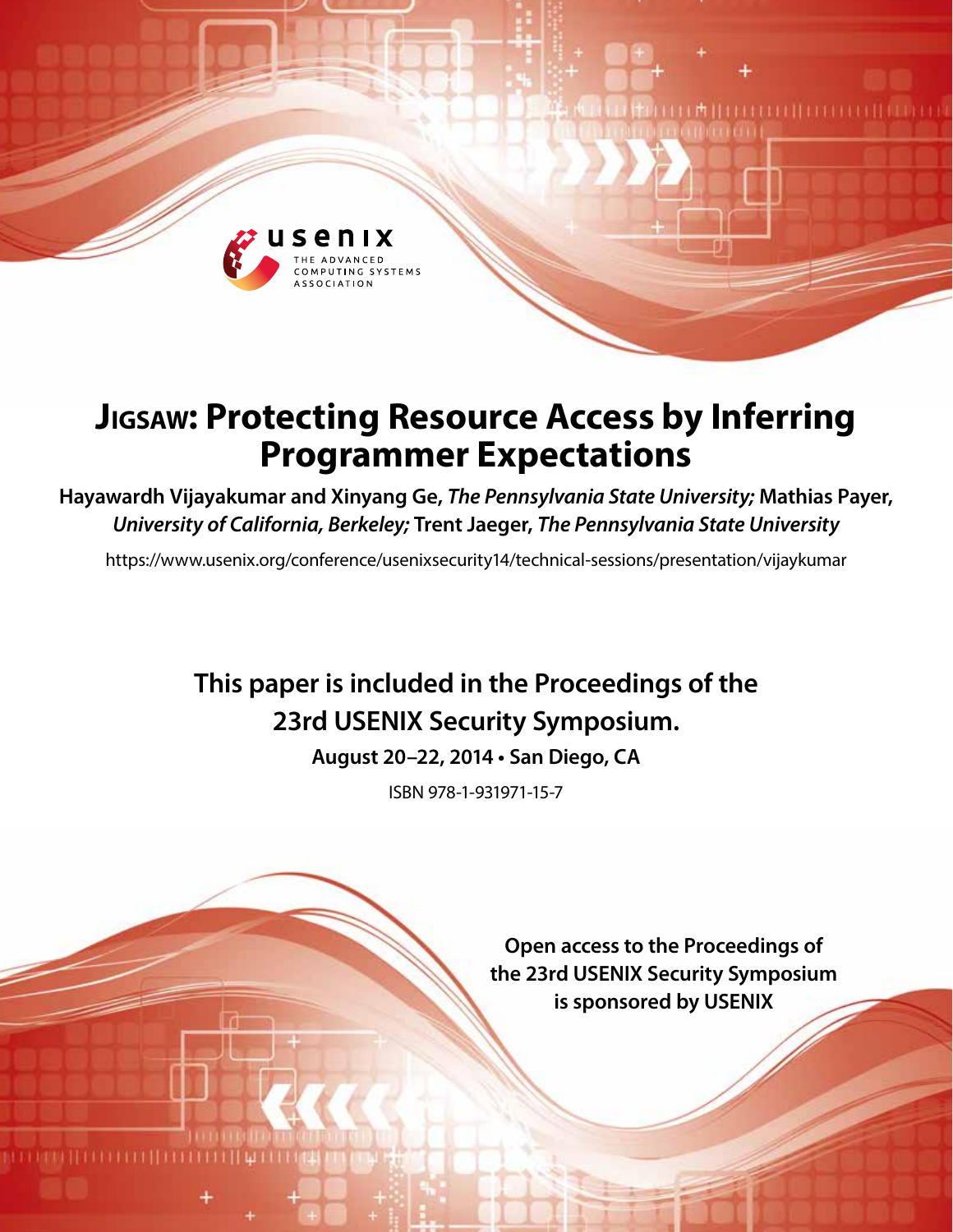## JIGSAW : Protecting Resource Access by Inferring Programmer Expectations

Hayawardh Vijayakumar<sup>1</sup>, Xinyang Ge<sup>1</sup>, Mathias Payer<sup>2</sup>, and Trent Jaeger<sup>1</sup>

<sup>1</sup>SIIS Laboratory, Department of CSE The Pennsylvania State University {hvijay,xxg113,tjaeger}@cse.psu.edu <sup>2</sup>EECS Department University of California Berkeley mathias.payer@nebelwelt.net

#### Abstract

Processes retrieve a variety of resources, such as files, from the operating system to function. However, securely accessing resources has proven to be a challenging task, accounting for 10-15% of vulnerabilities reported each year. Current defenses address only a subset of these vulnerabilities in ad-hoc and incomplete ways. In this paper, we provide a comprehensive defense against vulnerabilities during resource access. First, we identify a fundamental reason that resource access vulnerabilities exist – a mismatch between programmer expectations and the actual environment the program runs in. To address such mismatches, we propose JIGSAW, a system that can automatically derive programmer expectations and enforce it on the deployment. JIGSAW constructs programmer expectations as a *name flow graph*, which represents the data flows from the inputs used to construct file pathnames to the retrieval of system resources using those pathnames. We find that whether a program makes any attempt to filter such flows implies expectations about the threats the programmer expects during resource retrieval, the enabling JIGSAW to enforce those expectations. We evaluated JIGSAW on widely-used programs and found that programmers have many implicit expectations. These mismatches led us to discover two previously-unknown vulnerabilities and a default misconfiguration in the Apache webserver. JIG-SAW enforces program expectations for approximately 5% overhead for Apache webservers, thus eliminating vulnerabilities due to resource access efficiently and in a principled manner.

## 1 Introduction

Processes retrieve a variety of *resources* from the operating system to function. A resource is any abstraction that the system call API of an operating system (OS) offers to a process (apart from a process itself). Examples of resources are files (configuration, data, or log files), network ports, or interprocess communication channels (IPCs) such as sockets and shared memory. Such OS abstractions free the programmer from having to know details of the underlying hardware and allow her to write portable code. Conceptually, resource access is a procedure that takes as input the name (e.g., filename) and namespace bindings (e.g., directories or symbolic links), and returns the resource (e.g., file) as output to the process.

Securely accessing resources has proven to be a challenging task because of adversarial control of the inputs to resource access. Adversaries may control the input name or a binding to direct victim processes to unsafe resources. In the well-known *time-of-check to time-of-use* (TOCTTOU) attack  $[6]$ , an adversary exploits the nonatomicity between check operations (e.g., access) and use operations (e.g., open) to redirect the victim to resources of the adversary's choosing. Other attacks are link following, untrusted search paths, Trojan-horse library loads, and directory traversal. These attacks are collectively referred to as *resource access attacks* [40]. 10-15% of the vulnerabilities reported each year in the CVE database [12] are due to programs not defending themselves against these attacks.

Current defenses against such vulnerabilities in conventional OSes are ad-hoc and fundamentally limited. First, traditional access control is too coarse-grained to prevent resource access vulnerabilities. A process may have legitimate access to both low-integrity adversarial files and high-integrity library files; however, the resource access to load libraries should not access adversary files (and vice versa). Traditional access control does not differentiate between these resource accesses, and thus cannot protect programs. Second, defenses in the research literature require either system or program modifications. System defenses have been mainly limited to TOCTTOU [11, 13, 25–27, 35–38, 44] and link following  $[10]$ , or require programs to be written to new APIs [19,29,34,42]. However, system defenses are fund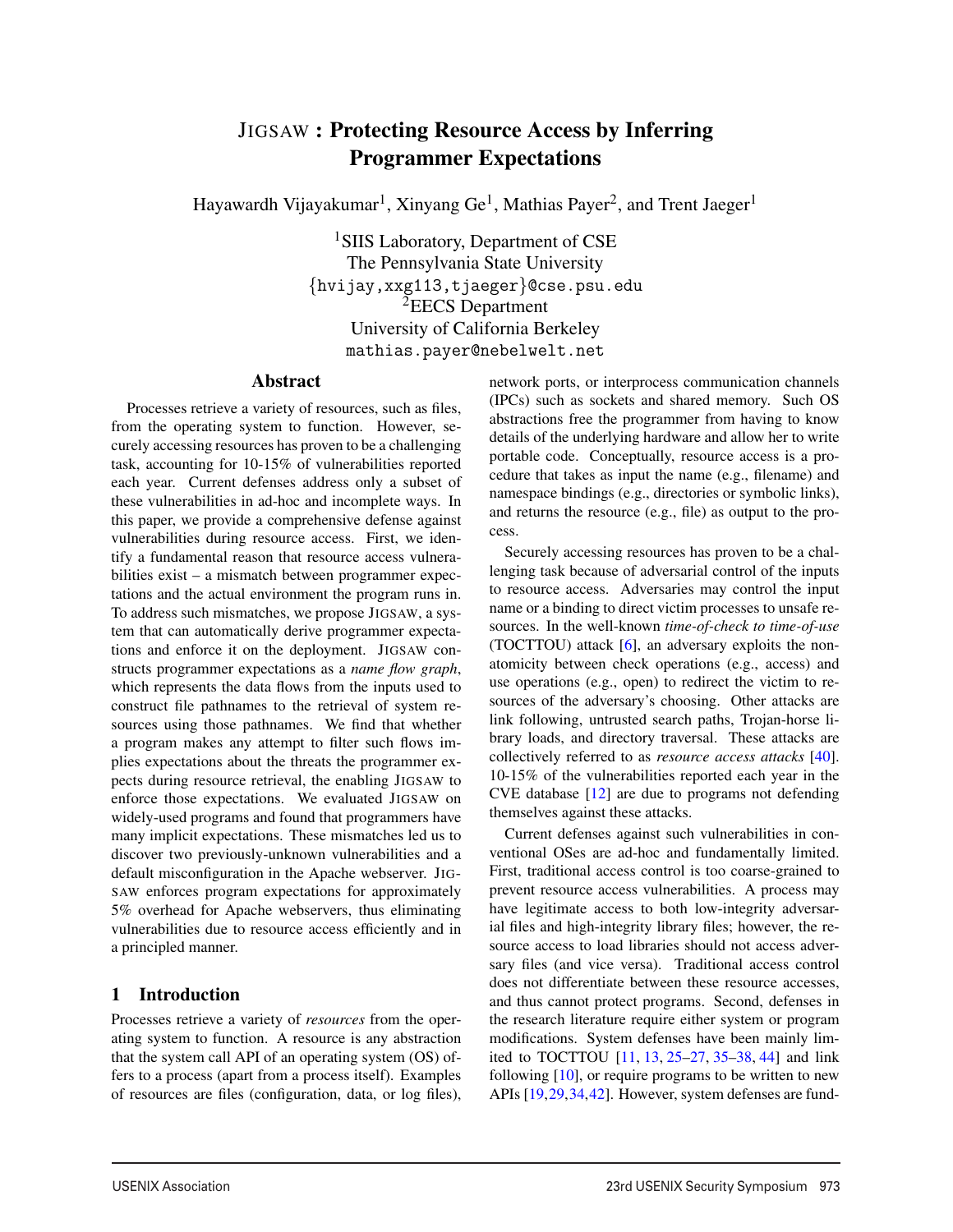mentally limited because they do not have sufficient information about programs [8], and new APIs do not protect existing programs.

This paper presents an approach to automatically protect programs that use the current system call API from resource access vulnerabilities. We make the following observations: first, we find that a fundamental cause for resource access vulnerabilities is programmer expectations not being satisfied during the program's system deployment. For example, during a particular resource access, a programmer might expect to fetch a resource that is inaccessible to an adversary (e.g., a log file in /var/log) and thus not add defensive code checks, called *filters*, to protect against adversarial control of names and bindings. However, this expectation may not be consistent with the view of the OS distributors (e.g., Red Hat, Ubuntu) who actually frame the access control policy. Thus, if permissions to /var/log allow adversary access (e.g., through a world-writable directory), adversaries can compromise the victim program. Our second insight is that we can *automatically* infer if the programmer expected adversarial control at a particular resource access or not, without requiring any annotations or changes to the program. We do this by detecting the presence of name and binding filters that programmers place in the program.

In this paper, we develop JIGSAW, the first system to provide automated protection for programs during resource access without requiring additional programmer effort. JIGSAW infers programmer expectations and enforces these on the deployment<sup>1</sup>. JIGSAW is based on two conceptually simple invariants – that the system deployment's attack surface be a subset of the programmer's expected attack surface, and that resource accesses not result in confused deputy attacks [16]. These invariants, if correctly evaluated and enforced, can theoretically provide complete program protection during resource access. JIGSAW operates in two phases. In the first phase, it mines programmer expectations by detecting the presence of filters in program code. Using these filters, JIGSAW constructs a novel representation, called the *name flow graph*, from which the programmer's expected attack surface is derived. We show that anomalous cases in the name flow graph can be used to detect vulnerabilities to resource access attacks. In the second phase, JIGSAW enforces the invariants by leveraging the open-source Process Firewall of Vijayakumar *et al.* [40], a Linux kernel module that (i) knows about deployment attack surface using the system's adversary accessibility, and (ii) introspects into the program to identify the resource access and to enforce its expectations as determined in the first phase.

We evaluate our technique by hardening widely-used programs against resource access attacks. Our results show that in general, programmers have many implicit expectations during resource access. For example, in the Apache web server, we found 65% of all resource accesses are implicitly expected not to be under adversary control. However, this is not conveyed to OS distributors in any form, and may result in vulnerabilities. JIG-SAW can be use to detect such vulnerabilities, and we did find two *previously-unknown* vulnerabilities and a default misconfiguration. However, the key feature of JIGSAW is that it protects program vulnerabilities during resource access whenever there is a discrepancy between the programmers' inferred expectations and the system configuration, without the need to modify the program or the system's access control policies. We also find that the Process Firewall can enforce such protection to block resource access vulnerabilities whilst allowing legitimate functionality for a modest performance overhead of approximately 5%. An automated analysis as presented in this paper can thus enforce efficient protection for programs during resource access at runtime.

In summary, we make the following contributions.

- We precisely define resource access vulnerabilities and show how they occur due to a mismatch in expectations between the programmer, the OS distributor, and the administrator,
- We propose two invariants that, if evaluated and enforced correctly, can theoretically provide complete program protection during resource access,
- We develop JIGSAW, an automated approach that uses the invariants to protect programs during resource access by inferring programmer expectation using the novel abstraction of a name flow graph, and
- We evaluate our approach on widely-used programs, showing how programmers have many implicit expectations, as demonstrated by our discovery of two previously-unknown vulnerabilities and a default misconfiguration in our deployment of the Apache web server. Further, we show that we can produce rules to enforce these implicit assumptions efficiently using the Process Firewall on any program deployment.

## 2 Problem definition

In this section, we first give a precise definition of when a resource access is vulnerable. This definition classifies vulnerabilities into two broad categories. We then identify the fundamental cause for each of these vulnerability categories – mismatch between programmer expectation and system deployment, and difficulty in writing proper defensive code.

<sup>&</sup>lt;sup>1</sup>Informally, JIGSAW enables "fitting" the programmer's expectations on to its deployment.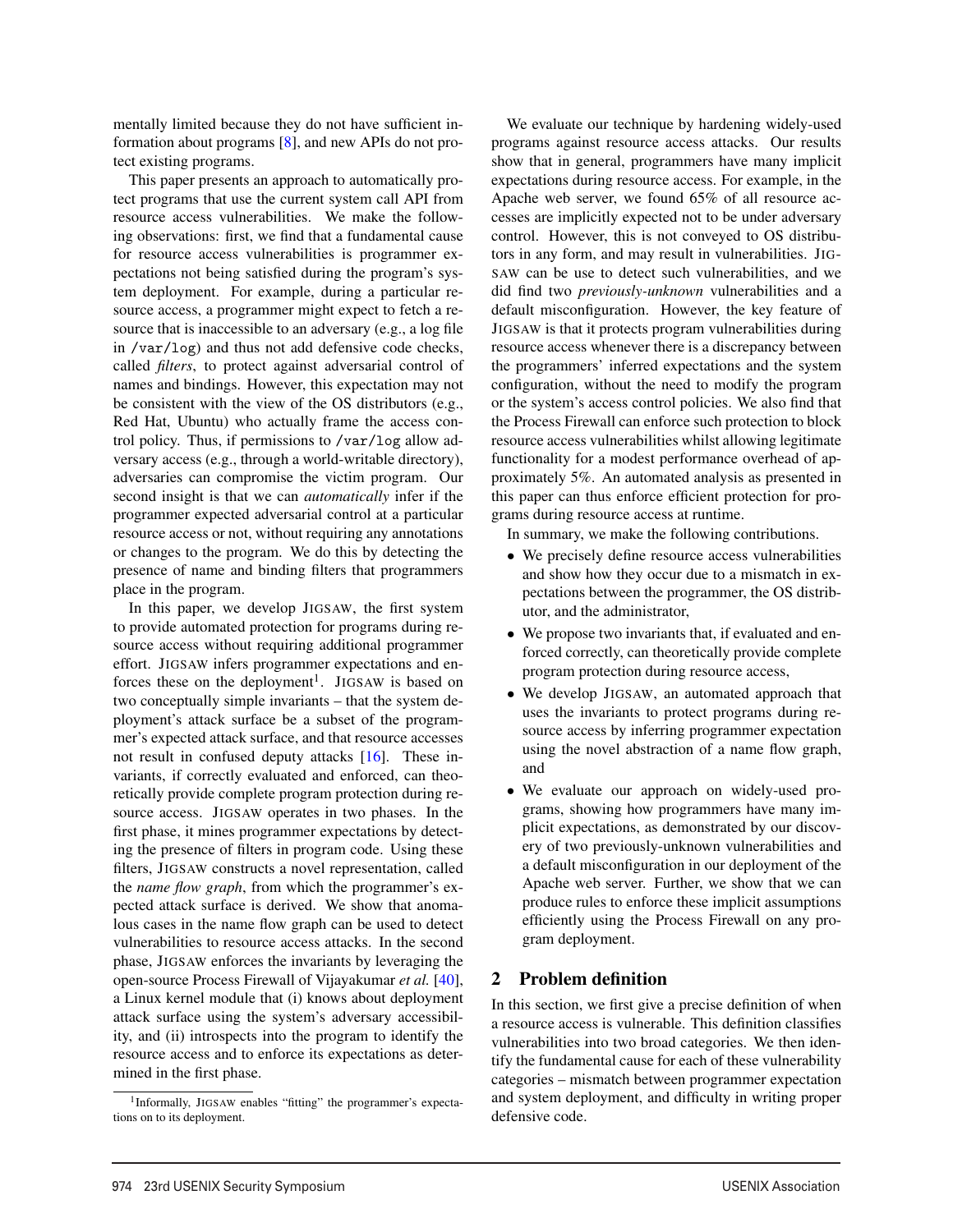```
01 conf = open("httpd.conf");
02 log_file = read(conf);
03 socket = bind(port 80);
04 open(log_file, O_CREAT); // File Squat
05 \log {<br>06 \frac{1}{10}06 html_page = recv(sockets);<br>07 strip(html page. "../"):
       strip(html_page, "../"); // Directory Traversal<br>stat(html_page not symlink); // TOCTTOU Race
08 stat(html_page not symlink); // TOCTTOU Race<br>09 open(html_page, O_RDONLY); // TOCTTOU Race, Symlink
09 open(html_page, O_RDONLY);
10 write(client_socket, "200 OK");
11 log("200 OK to client")
12 }
```
Figure 1: Motivating example of resource access vulnerabilities using a typical processing cycle of a web server.

#### 2.1 Resource Access Attacks

A resource access occurs when a program uses a *name* to resolve a *resource* using namespace *bindings*. That is, the inputs to the resource access are the name and the bindings, and the output is the final resource. Figure 1 shows example webserver code that we use throughout the paper: the webserver starts up and accesses its configuration file (line 2), from which it gets the location of its log file. It then binds a socket on port 80 (line 3), opens the log file (line 4), and waits for client requests. When a client connects, it receives the HTTP request (line 6), uses this name to fetch the HTML file (line 9). Finally, it writes the status code to its log file (line 11).

Let us examine some possible resource access vulnerabilities. Consider line 6. Here, the program receives a HTTP request from the client, and serves the page to the client. The client can supply a name such as ../../etc/passwd, and if the server does not properly sanitize the name (which it attempts to do in line 7), the client is served the password file on the server. This is a *directory traversal* vulnerability. Next, consider the check the server makes in line 8. Here, the server checks that the HTML file is not a symbolic link. The reason for this is that in many deployments (e.g., a university web server serving student web pages), the web page is controlled by an adversary (i.e., student). The server attempts to prevent a symbolic link vulnerability, where a student links her web page to the password file. However, a race condition between the check in line 8 and the use in line 9, leads to a *link following* vulnerability exploiting a *TOCTTOU race condition*.

To see how such vulnerabilities can be broadly classified, we introduce adversary accessibility to resources and adversarial control of resource access. We then define when resource accesses are vulnerable, and use this to derive a classification for vulnerabilities.

Adversary accessible resources. An *adversaryaccessible resource* is one that an adversary has permissions to access (read for secrecy attacks, write for integrity attacks) under the system's access control policy. The complement set is the set of *adversary-inaccessible* resources.

| <b>Expected/Safe Resource</b>           | Malicious/Unsafe Resource               | Vulnerability Class                                                                                      |
|-----------------------------------------|-----------------------------------------|----------------------------------------------------------------------------------------------------------|
| Adversary-Inaccessible<br>(Hi) Resource | Adversary-Accessible<br>$(Lo)$ Resource | <b>Unexpected Attack Surface</b><br><b>Untrusted Search Path</b><br>File/IPC Squat<br>PHP File Inclusion |
| Adversary-Accessible<br>$(Lo)$ Resource | Adversary-Inaccessible<br>(Hi) Resource | <b>Confused Deputy</b><br>Link Following<br><b>Directory Traversal</b><br><b>TOCTTOU</b> races           |

Table 1: Adversaries control resource access to direct victims to adversary-accessible resources when the victim expected an adversary inaccessible resource and vice-versa.

Adversary control of resource access. An adversary controls the resource access by controlling its inputs (the name or a binding). An adversary controls a binding if she uses her write permissions in a directory to create a binding [39]. An adversary controls a name if there is an explicit data flow<sup>2</sup> from an adversary-accessible resource to the name used in resource access. The adversary needs write permissions to these resources to control names.

The directory traversal vulnerability above relies on the adversary's ability to control the name used in resource access. The link following vulnerability relies on the adversary's ability to control the binding (creating a symbolic link).

Resource Access Vulnerability. A resource access is vulnerable, i.e., a resource access attack is successful, when an adversary uses her control of inputs to resource access (the name or a binding) to direct a victim to an adversary-accessible output resource when the victim expected an adversary-inaccessible resource (and vice versa).

On the one hand, the adversary can use control to direct the victim to an adversary-inaccessible resource when the program expects an adversary-accessible resource. The directory traversal and link following vulnerabilities of the classical *confused deputy* [16] (Row 2 in Table 1). On the other hand, the adversary can direct the victim to an adversary-accessible resource when the program expects an adversary-inaccessible resource. Trojan-horse libraries is an example vulnerability of this type. We call these *unexpected attack surface* vulnerabilities (Row 1 in Table 1), as they occur because the programmer is not expecting adversary control at these resource accesses. Table 1 classifies all resource access vulnerabilities into these two types.

## 2.2 Causes for Resource Access Vulnerabilities

We identify two causes for resource access vulnerabilities – one for each category in Table 1. The first cause is a mismatch in expectations of adversary control of names and bindings between the program and the deployment.

<sup>2</sup>Attacks involving names require the adversary to inject sequences of ../ or unicode characters. Thus, explicit data flow is necessary; just implicit data flow is insufficient.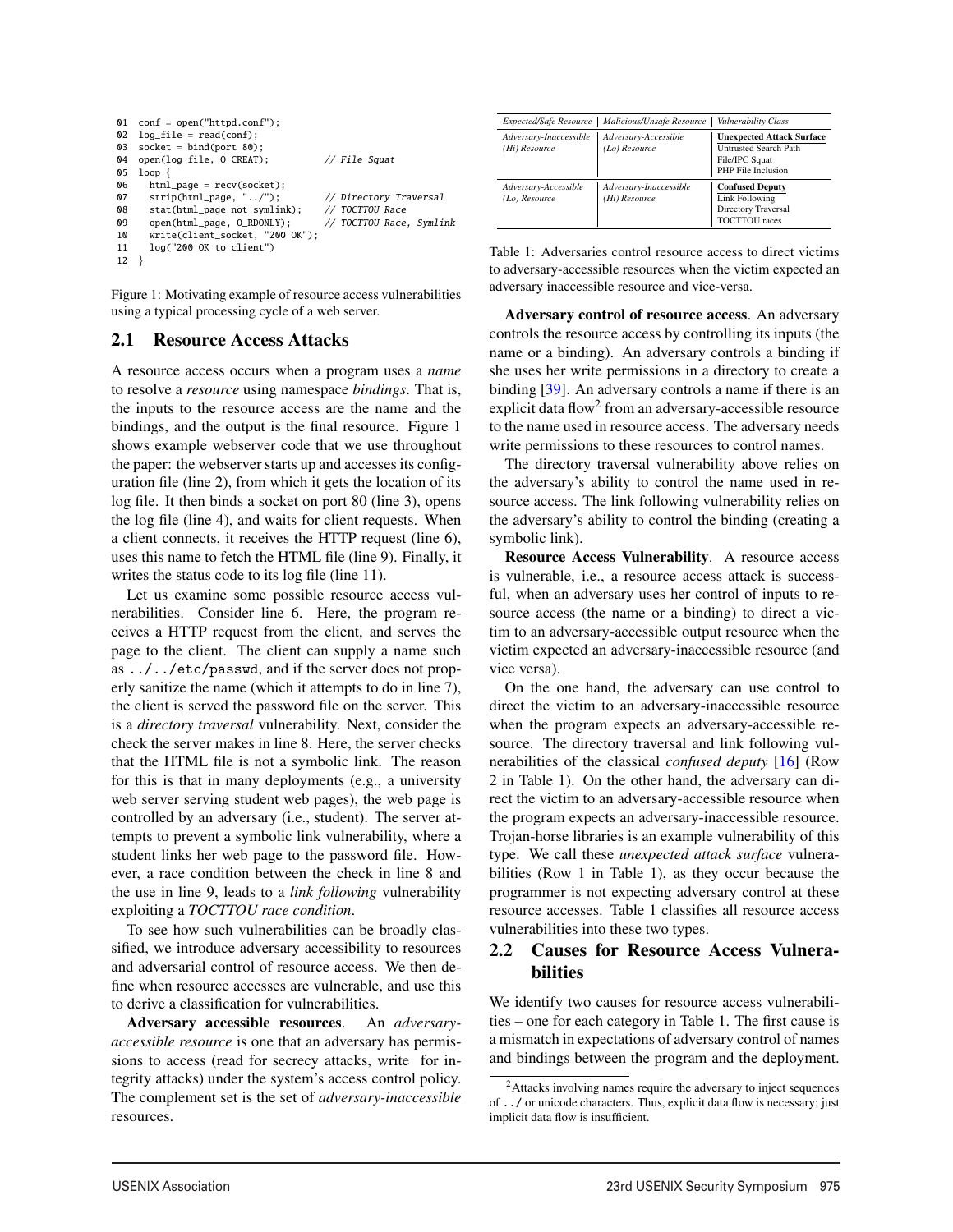Consider Figure 2 that describes resource accesses from the web server example in Figure 1. Here, the programmer expects the resource access of the HTML file to be under adversary control, and to combat this, adds a name filter  $3$  from the TCP socket (stripping ...) as well as a binding filter (check for a link). The programmer did not expect the log file's resource access to be adversarycontrolled, and therefore did not add any filters. However, due to a misconfiguration, this programmer expectation is not satisfied in the deployment configuration, causing a resource access vulnerability.

In general, resource access vulnerabilities are very challenging to eliminate because they involve multiple disconnected parties. First, programmers write code assuming that a certain subset of resource accesses are under adversarial control. Resource access checks cause overhead, so the programmer generally tries to minimize the number of checks, thereby motivating fewer filters. Second, there are OS distributors who define access control policies, thereby determining adversarial control of resource accesses. However, these OS distributors have little or no information about the assumptions the programmer has made about adversarial control, resulting in a set of possible mismatches. Finally, there are administrators who deploy the program on a concrete system. The configuration specifies the location of various resources such as log files. Thus, the administrator's configuration too may not match the programmer's expectation.

The second cause for resource access vulnerabilities is where the programmer does expect adversary-controlled resource access, but the filter may be insufficient to protect the program. Note that when a program encounters an adversary-controlled resource access, the only valid resource is an adversary-accessible resource; otherwise, the program is victim to a confused deputy vulnerability. Thus, the program needs to defend itself by filtering improper requests leading to a confused deputy. However, both name and binding filters are difficult to get right due to difficulty in string parsing [4] and inherent race conditions in the system call API [8] (e.g., lines 8, 9 in Figure 1).

In summary, the two causes of resource access vulnerabilities are: *(a)* unexpected adversarial control of resource access, and *(b)* improper filtering of resource access when adversary control of resource access is expected. These causes correspond to Rows 1 and 2 in Table 1 respectively. With these two causes in mind, we proceed to a model that precisely describes our solution.



Figure 2: Demonstrating a mismatch between the expected and deployed attack surfaces.

#### 3 Model and Solution Overview

In this section, we provide two invariants that directly address the two causes for resource access vulnerabilities outlined above.

Consider the set of all resource accesses *RA* made by a program<sup>4</sup>. A resource access happens when a system call resolves a resource using a name and namespace bindings. The program has code to filter the names and bindings used during certain resource accesses (e.g.,  $ra_3$  in Figure 2). From this knowledge, we show in Section 5 how to derive *P*, the set of resource accesses that a programmer expects to be under adversarial control. This set *P* is the *expected resource access attack surface*, or simply, the expected attack surface.

Now, assume that the program is deployed and run on a system. A subset of the resource accesses made by the program is adversary-controlled in the deployment. Let *Y* be the deployment's access control policy. Let *S* be the set of resource accesses that are adversary-controlled under *Y* (*ra*<sub>2</sub> in Figure 2). This set *S* defines the *deployment resource access attack surface*, or simply, the deployment attack surface.

Given *Y*, the expected attack surface *P* is *safe* for the deployment *S* if  $S \subseteq P$ , i.e., if all resource accesses in the deployment attack surface are part of the program's expected attack surface. Intuitively, this means that the program has filters to protect itself whenever a resource access is adversary-controlled. If *r* is the resource access under consideration, then, the invariant stated in propositional logic blocking unexpected adversary is:

## Invariant: Unexpected Adversary Control(*r*) :  $(r \in S) \rightarrow (r \in P)$ <sup>(1)</sup>)

If this safety invariant is enforced, resource access vul-

<sup>&</sup>lt;sup>3</sup>A filter is a check in code that allows only a subset of names, bindings and resources through.

<sup>&</sup>lt;sup>4</sup>The representation used to identify a resource access is implementation-dependent. In our implementation, we use program stacks at the time of the resource access system call.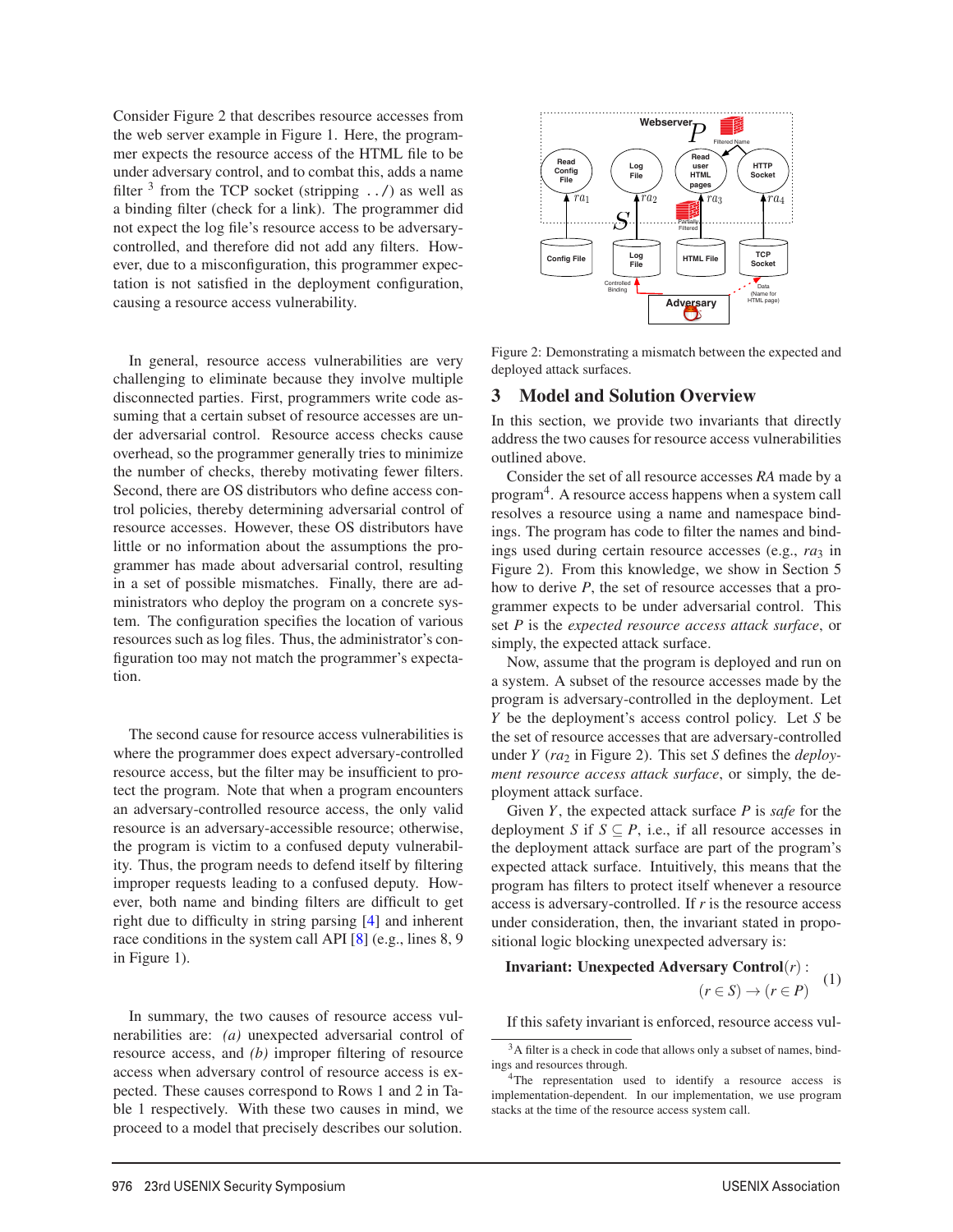nerabilities are eliminated where programs do not expect adversary control. Therefore, vulnerabilities are only possible where programs expect adversary control.

Now that we are dealing with an adversary-controlled resource access ( $\in S$ ) that is also expected ( $\in P$ ), the only valid resource is an adversary-accessible resource; otherwise, the program would be victim to a confused deputy attack. We say that resource accesses in *P* are protected from a confused deputy vulnerability if, when the resource access is adversary-controlled (i.e.,  $\in S$ ), it does not accept adversary-inaccessible resources. Let *R* be the set of resource accesses that retrieve adversaryaccessible resources (as defined under *Y*). Then, a resource access *r* is protected from confused deputy vulnerabilities if the following invariant stated in proposition logic holds:

**Invariant: Confused Deputy**(*r*) :  
\n(
$$
r \in S
$$
)  $\rightarrow$  ( $r \in R$ ) (2)

Once these two rules are enforced, the only resources that are allowed are adversary-accessible resources where programs expect adversary control. Problems occur if the program does not properly handle this adversary-accessible resource. For example, if it does not filter data read from this resource properly, memory corruption vulnerabilities might result. Such vulnerabilities that occur in spite of fetching the expected resource are not within the scope of this work.

Let us examine how the rules above stop the vulnerability classes in Table 1. Consider vulnerability in Row 2, where the victim expects an adversary inaccessible resource (high integrity or secrecy), but ends up with an adversary-accessible (low integrity or secrecy) resource. The typical case is an untrusted search path where the program expects to load a high-integrity library, but searches for libraries in insecure paths due to programmer oversight or insecure environment variables, and ends up with a Trojan horse low-integrity library. Here, since the programmer does not expect a low-integrity library, she does not place a binding (or name) filter. Thus, we will infer that this resource access is not part of the expected attack surface ( $\notin P$ ), and Invariant 1 above will stop the vulnerability if this resource access is controlled in any way (binding or name) by an adversary  $( \in S)$ . The other vulnerability classes in this category are blocked similarly. Next, consider vulnerabilities in Row 1. Here, the victim expects an adversary-accessible resource (low integrity or secrecy), but ends up with an adversary inaccessible resource (high integrity or secrecy). In a link following vulnerability, the adversary creates a symbolic link to a high-secrecy or high-integrity file, such as the password file. Thus, the adversary uses her control of bindings ( $\in S$ ) to direct the victim to an adversary-inaccessible resource ( $\notin R$ ). In a



Figure 3: Overview of the design of our system.

directory traversal vulnerability, the adversary uses her control of the name to supply sequences of ../ to direct the victim to a high-secrecy or high-integrity file. In both cases, Invariant 2 will block the vulnerability since the adversary controls the resource access  $(\in S)$  through the name or binding, but the resource is adversary inaccessible ( $\not\in$  *R*).

#### 4 JIGSAW Approach Overview

Figure 3 shows an outline of the design of JIGSAW. JIG-SAW has two phases. In the first phase, JIGSAW calculates *P*, the expected attack surface. Finding *P* requires inferring programmer expectations. To infer programmer expectations, we propose an intuitive heuristic – if the programmer expects adversary control at a resource access, she will place filters in code to handle such control. Given the program, we perform a black-box analysis to detect the existence of any binding and name filtering separately (Step 1 in Figure 3), and use this information to calculate the program's expected attack surface (Step 2).

In the second phase, JIGSAW enforces Invariants 1 and 2 above by determining *S*, the deployment attack surface, and *R*, the set of adversary-accessible resources. The deployment's access control policy *Y* determines which resources and bindings are adversary-accessible. We leverage existing techniques to calculate adversary accessibility given *Y* [10, 17, 41] (Step 3). At runtime, if an adversary-accessible resource is used, that resource access is in *R*. If the name is read from an adversaryaccessible resource or the binding used in resolving that name is adversary accessible, then that resource access is in *S*. Finally, we need to enforce Invariants 1 and 2 for individual resource accesses (Step 4). Any enforcement mechanism that applies distinct access control rules per individual resource access system call would be suitable. In our prototype implementation we leverage the open-source Process Firewall [40] which enables us to support binary-only programs (i.e., our prototype implementation does not rely on source code access).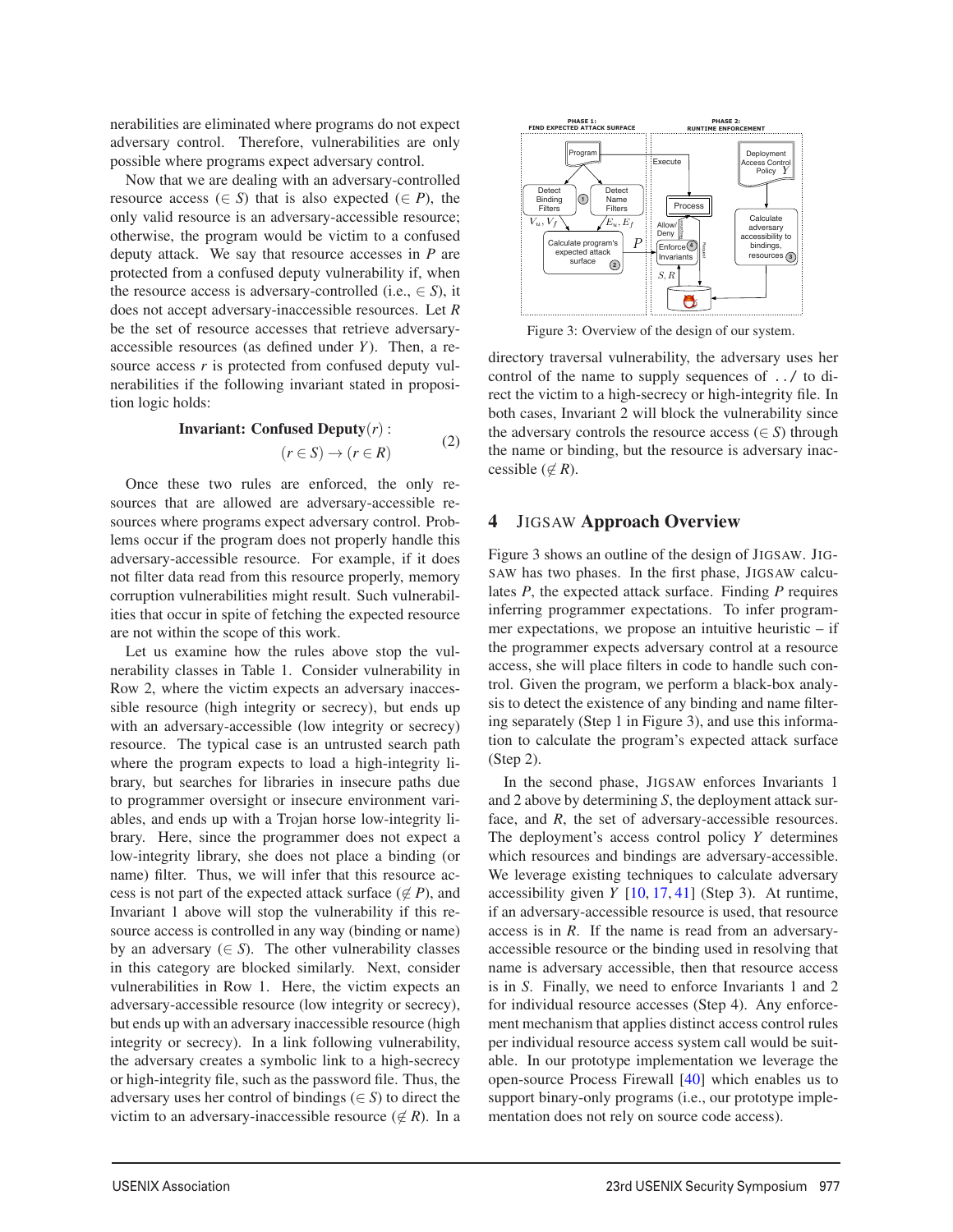#### 5 Phase 1: Find Expected Attack Surfaces

The first step is to determine the expected attack surface *P* for a program. We do this in two parts. First, we propose a heuristic that implies the expectations of programmers with respect to the adversary control of the inputs to resource access and introduce the abstraction of a *name flow graph* to model these expectations and enable the detection of missing filters (Sections 5.1 to 5.3). Next, we outline how one can use dynamic analysis methods to build name flow graphs by accounting for adversary control of names and bindings (Sections 5.4 and 5.5).

#### 5.1 Resource Access Expectations

Determining *P* requires knowledge of the programmers' expectations – whether the programmers expected the resource access to be under adversary control or not. The most precise solution to this problem is to ask each programmer to specify her expectation. Unfortunately, such annotations do not exist currently. As an alternative, we use the presence of code filters to infer programmer expectation. We use the following heuristic:

Heuristic. *If a programmer expects adversarial control of a resource access, she will add code filters to protect the program from adversarial control.*

Thus, the way we infer if a programmer expects an adversary-controlled resource access is by detecting if she adds *any* code to filter such adversarial control. An adversary controls a resource access by controlling either the name or a binding used in the resource access. Thus, we need to detect whether a program filters names and bindings separately.

Before presenting exactly how we detect filtering, we will introduce the concept of a *name flow graph* for a program, which we will use to derive the expected attack surface *P* given knowledge of filtered resource accesses.

#### 5.2 Name Flow Graph

We introduce the abstraction of a name flow graph, which represents the data flow of name values among resource accesses in the program annotated with the knowledge of whether names and/or bindings are filtered each individual resource access. Using this name flow graph, we will show that we can compute resources accesses that are missing filters automatically. A name flow graph  $G_n = (V, E)$  is a graph where the resource accesses are nodes and each edge  $(a,b) \in E$  represents whether *there exists* a data flow in the program between the data of any of the resources retrieved at the access at node *a* and any of the name variables used in an access at node *b*. We refer to these edges as *name flows*.

Further,  $V = V_f \cup V_u$  where  $V_f$  is the set of resource accesses that filter bindings and*Vu* the set of vertices that do not. Similarly,  $E = E_f \cup E_u$ , where  $E_f$  is the set of name flows that are filtered, and  $E_u$  the set that is not. That is, a name flow graph is a data-flow graph that captures the flow of names and is annotated with information about filters. The meaning of filtering for names and bindings is described in Sections 5.4 and 5.5, respectively.



Figure 4: Name flow graph for the example in Figure 1.

The name flow graph for our web server in Figure 1 is shown in Figure 4. Its nodes are resource accesses and edges connect two resource accesses if the data read at the source resource access may affect the name used at the target resource access. The bold nodes are those that filter bindings, whereas the bold edges are those that filter names.

The name flow graph determines *P*, the expected attack surface. According to our heuristic in Section 5, a resource access is part of the expected attack surface if a programmer places both name and binding filters on the resource access to handle adversarial control. However, not all name flows need be filtered – only name flows originating from other resource accesses also under adversarial control must be. Since this definition is transitive, we need to start with some initial information about resource accesses that are part of the expected attack surface, which we do not have. However, we find that we can easily define which resource accesses should *not* be in *P*. That is, we can use the *absence* of filters to determine resource accesses that should not be under adversarial control. This complement set of  $P$  is  $\overline{P}$ . We define an approach to calculate  $\overline{P}$  below. Any resource access not in  $\overline{P}$  is then in *P*, the expected attack surface.

Formally, a resource access  $u \in \overline{P}$  if any of the following conditions are satisfied:

 $(i)$   $u \in V_u$ : Binding filters do not exist, or

 $(iii) u \xrightarrow{e} v \in V_u$ : There exists an unfiltered name flow edge originating at *u*, or

(*iii*)  $(u \stackrel{*}{\rightarrow} v) \land (v \in \overline{P})$ : There exists a name flow path originating at  $u$  to a resource access in  $\overline{P}$ .

Consider the example in Figure 5. Here, resource accesses *a* and *b* filter bindings  $(a, b \in V_f)$ . *c* does not filter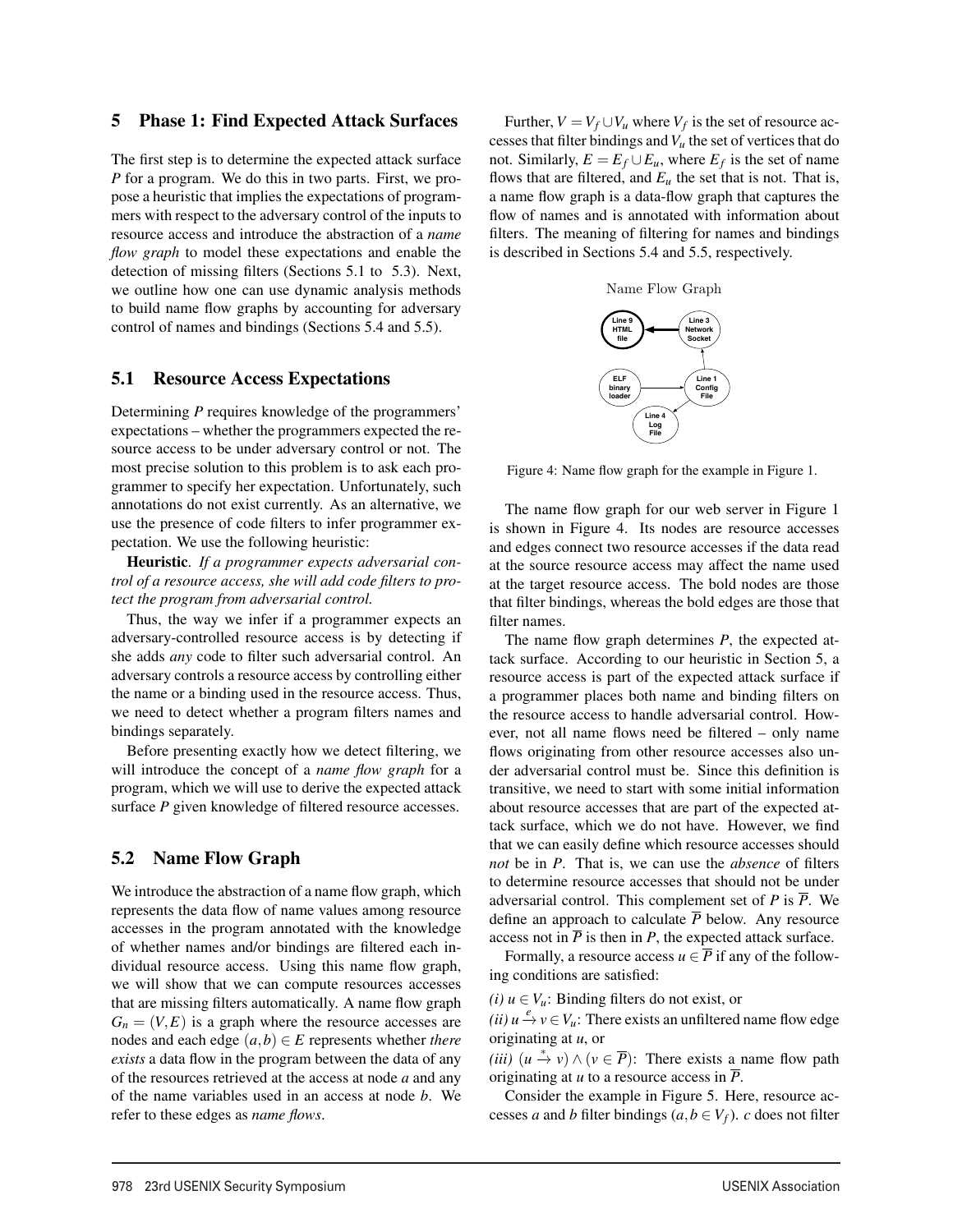

Figure 5: Example about determining membership in *P* Inferring P - Expected Resource Access Attack Surface



Figure 6: Determining whether a resource access in a resource flow graph should be in  $\overline{P}$ .

bindings  $(c \in V_u)$ . *c*'s name is determined from input at *b*, and *b*'s name is determined from input at *a*. The name flow from *a* to *b* is filtered. By *(i)* above,  $c \in \overline{P}$ since it does not filter bindings, and the programmer did not expect adversary control by our heuristic. Next, by *(ii)* above,  $b \in \overline{P}$ , since it is the origin of an unfiltered name flow (which adversaries should not control). Finally, by transitivity using *(iii)* above,  $a \in \overline{P}$ , because it is the origin of a name flow to a resource access that is in *P*, and thus adversaries should not control the name read from resource access at *a*. All combinations of name and binding filters between a pair of nodes and the inference of node membership in *P* are presented in Figure 6.

Figure 7 describes the algorithm used to calculate membership in *P*, given  $V_f$ ,  $V_u$ ,  $E_f$ , and  $E_u$ . It implements *(i)-(iii)* above. It starts by initially assigning any node that does not filter bindings to  $\overline{P}$  (*(i)*), and the source of unfiltered name flows to  $\overline{P}$  (*(ii)*). It then uses a fixed point iteration to apply the transitive rule *(iii)*, and adds the source of any name flow to a target already in  $\overline{P}$  to  $\overline{P}$ . At the termination of the algorithm, any resource access not in  $\overline{P}$  is in *P*.

## 5.3 Detecting Missing Filters

Using the name flow graph, we can compute cases where filtering is likely missing. Intuitively, a filter is missing if the program filters *some* adversarial control of resource access but not others. This can happen in two cases: *(a)* if an incoming name flow is filtered but the binding at the resource access is not, or *(b)* a binding is filtered but an outgoing name flow is not. The dotted boxes in Figure 6 show these cases.

Precisely, filters are possibly missing at a resource access *r* in two cases:

*Case 1:*  $\exists s, e : (s \stackrel{e}{\to} r \land e \in E_f \land r \in V_u)$ . There exists a filter on an incoming name flow (indicating adversarial control of name) but not a binding filter, or

Input: Set of unfiltered names *Eu* and bindings *Vu* Output: *P* 1: *P* ←  $\emptyset$  **D** Resource accesses that can be adversary controlled 2: **for**  $v \in V_u$  **do**  $\triangleright$  Any node that does not filter bindings 2: for  $v \in V_u$  do  $\Rightarrow$  Any node that does not filter bindings<br>3:  $\overline{P} \leftarrow \overline{P} \cup v$   $\Rightarrow$  Cannot be adversary controlled 3: *P* ← *P*∪*v* Cannot be adversary controlled 4: end for 5: **for**  $e \in E_u$  **do**  $\triangleright$  Any edge that does not filter name<br>6:  $\overline{P} \leftarrow \overline{P} \cup e.src$   $\triangleright$  Mark source as not adversary controlled **⊳ Mark source as not adversary controlled** 7: end for 8:  $c \leftarrow True$ <br>9: **while**  $c = True$  **do** 9: **while**  $c = True$  **do**  $\triangleright$  Propagate set - fixed point iteration 10:  $c \leftarrow False$ 10:  $c \leftarrow False$ <br>11: **for**  $e \in E_n$ 11: **for**  $e \in E_u$  **do**<br>12: **if**  $e$  tot  $\in$ 12: **if**  $e.tgt \in \overline{P} \land e.src \notin \overline{P}$  then<br>13:  $\overline{P} \leftarrow \overline{P} \cup e.src$ 13:  $\overline{P} \leftarrow \overline{P} \cup e.src$ <br>14·  $c \leftarrow True$ 14:  $c \leftarrow True$ <br>15: **end if** end if 16: end for 17: end while

Figure 7: Inferring *P* from knowledge of filtering

*Case 2:*  $\exists s, e : (r \stackrel{e}{\to} s \land e \in E_u \land r \in V_f)$ . There exists a filter on a binding (indicating an adversary-accessible resource) but not on all outgoing name flows.

As an example of a missing filter indicating a vulnerability, we found that in the default configuration, the Apache web server filters the name supplied by a client (by stripping ../), but does not filter the binding used to fetch the HTML file. Therefore, an adversary can create a link of her web page to /etc/passwd, which will be served.

Not all possibly missing filters indicate a vulnerability. Some filters perform the same checks as JIGSAW. As an example, we found that libc had binding filters when it accessed (some) resources under /etc to reject adversary-accessible resources, enforcing Invariant 1 itself. Thus, there is no need to filter names originating from this resource (although *Case 2* indicates a possibly missing filter). We call filters that perform the same checks JIGSAW, redundant.

## 5.4 Detecting Presence of Binding Filters

We now outline our technique for detecting the filtering of bindings. Our objective in detecting here is to determine resource accesses that perform *any* filtering of bindings. Note that we do *not* aim to prove the correctness of the filtering checks themselves.

To define how we detect binding filters, we discuss how bindings are involved in resource access and how programs filter them. A program accesses many bindings (directories and symbolic links) during a single resource access. In theory, any one of these is controllable by the adversary. Filtering of directories is done by checking its security label, whereas link filtering checks if the binding is a link, and optionally, the security label of the link's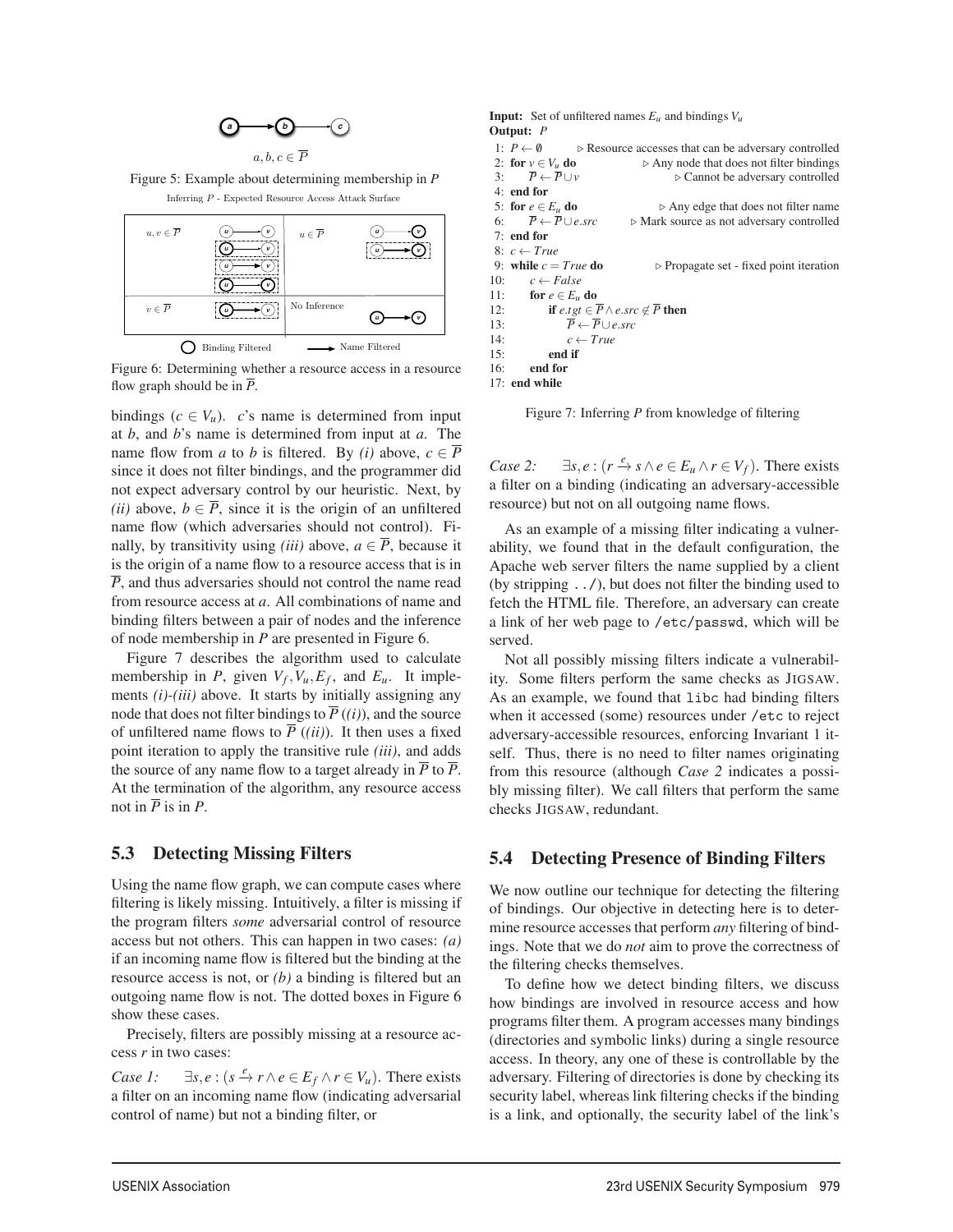target. Bindings are filtered if, in some cases, the program does not accept a binding based on checks done on any binding used during resource access. An ideal solution would detect the existence of any such check.

Both static and dynamic approaches are possible to detect binding filtering. Static analysis uses the program code to determine if checks exist. However, this is quite challenging as there are a wide variety of ways to perform checks, including, for example, lowering the privilege of the process to that of the adversary [9, 39]. Instead, we opt for a dynamic analysis that detects the effects of filtering.

To detect filters, we have to choose a test that will *definitely fire the filter*, if such a filter is present. Our tests are attacks that attempt to exploit vulnerabilities if filters were absent. Not all attacks corresponding to vulnerability classes in Table 1 are suitable as tests to detect program filters. Consider the subset of attacks corresponding to vulnerability classes in Table 1 where the adversary uses her control of bindings to direct the victim to an adversary-accessible resource (Row 1). If the program accepts the adversary-accessible resource, it is generally not possible to determine if this was due to the program intentionally accepting this resource or due to the program assuming that there would be no adversary control of the resource access. On the other hand, consider the subset of attacks corresponding to vulnerabilities where the adversary uses control of bindings to direct the victim to an adversary-inaccessible resource (e.g., link following). Here, if the programmer were expecting adversarycontrolled bindings, she *has* to add checks to block this resource access as this scenario is, by definition, a confused deputy vulnerability. Thus, we can use the results of a link following vulnerability to determine the existence of binding filters, and thus, the programmer's expectation. In Section 8, we describe a dynamic analysis framework that performs these tests.

## 5.5 Detecting Presence of Name Filtering

The other way for adversaries to control resource access is to control names. We aim to determine if the program makes any attempt to filter names, which would indicate that the programmer expected to receive an adversarycontrolled name. Again, note that to determine programmer expectation, we only need to determine if there is *any* filtering at all, not if the filtering is correct.

To determine name filters in programs, we first describe how names originate. Names are either hardcoded in the program or received at runtime. First, hardcoded names are constants defined in the program binary or a dynamic library. For an adversary to have control of hard-coded names, she needs to control the binary or library, in which case trivial code attacks are possible. Therefore, we assume hard-coded names to not be under adversarial control. Second, programs get names from runtime input. In Figure 1, a client is requesting a HTML file by supplying its name. The server reads the name from this request (name source) and accesses the HTML file resource from this client input (name sink). In general, a name can be computed from input using one or more read system calls.

Next, we define the action of filtering names. There are two ways in which programs filter names. First, programs can directly manipulate the name. For example, web servers strip malicious characters (e.g., ..) from names. Second, it can check that the resource retrieved from this name is indeed accessible to the adversary. For example, the setuid mount program accepts a directory to mount from untrusted users who are potential adversaries, but checks that the user indeed has write permissions to the directory before mounting. Thus, a name is filtered between a source and a sink if, in some cases, the name read at a source is changed, or the resource access at the sink is blocked. An ideal solution would detect the existence of any such checks.

Determining name filtering is a two-step process. First, we should determine pairs of resource accesses where the name is read from one resource (source) and used in the other (sink). Next, we determine if the program places any filters between this source-sink pair.

Again, we can use static or dynamic analysis to find pairs and filters. To detect filters, Balzarotti et al. used string analysis [4], whereas techniques such as weakest preconditions [7] or symbolic execution [18] can also be used. However, static analysis techniques are traditionally sound, but may produce false positives. Therefore, we use dynamic analysis to detect evidence of filtering.

To determine both pairs and filtering, we use a runtime analysis inspired by Sekar [33]. Sekar's aim is to detect injection attacks in a black-box manner. The technique is to log all reads and writes by programs, and find a correlation between reads and writes using an approximate string matching algorithm. Thus, given as input a log of the program's read and write buffers, the algorithm returns true if a write buffer matches a read buffer "approximately".

We adapt this technique to find name flows. We log all reads and names during resource access, and find matches between names and read buffers. We first try matching the full name; if no match is found, we try to match the directory path and final resource separately. Often, parts of a name are read from data of different resources. For example, a web server's document root is read from the configuration file, whereas the file to be served is read from the client's input. Both of these are combined to form the name of the resource served. As with the method for finding binding filters, we use the directory traversal attack in Row 2 to trigger filtering.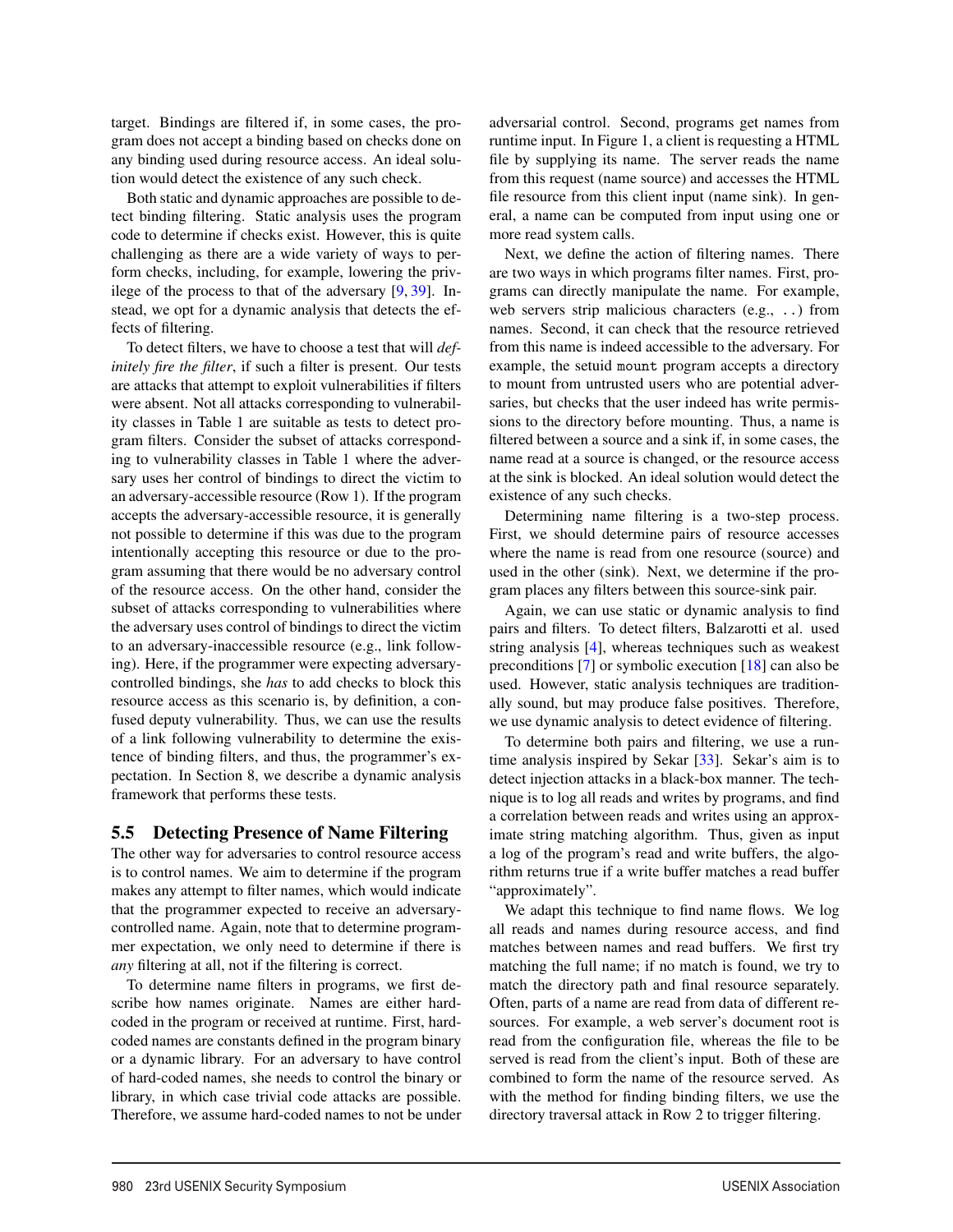Since our analysis is a black-box approach, if a possible name flow is found, the read buffer might just coincidentally happen to have the name, but not actually flow to it. Thus, we execute a verification step. We run the test suite again, but this time change the read buffer containing the name to special characters, noting if the name also changes. If it does, we have found a name flow.

#### 6 Phase 2: Enforce Programmer Expectations

Once we find the expected attack surface *P*, JIGSAW enforces resource access protections using Invariant 1 and Invariant 2 in Section 3 on program deployments. To do this, a reference monitor [1] has to mediate all resource accesses and enforce these rules. To enforce these rules correctly for each resource access, a reference monitor must determine whether this resource access is in *P*, and identify the system deployment's attack surface *S* and adversary accessibility to resources *R*.

#### 6.1 Protecting Accesses in *P* at Runtime

The first challenge is to determine whether the resource access is in *P*. There are two ways to do this: (a) the program code can be modified to convey its expectation to the monitor through APIs, or (b) the monitor already knows the program expectation and identifies each resource access. Capability systems use code to convey their expectation during each resource access. Capability systems [21] present capabilities for only the expected resources to the OS during access. For example, decentralized information flow control (DIFC) systems [19,45] require the programmer to choose labels for the authorized resource for each resource access. However, such systems require modifying program code and recompilation, which can be complex to do correctly.

Another option is for the reference monitor to extract information necessary for it to identify the specific resource access, and hence whether it is in *P*. Researchers have recently made the observation that if they only protect a process, they may introspect into the process (safely) to make protection decisions [40]. They implemented a mechanism called the Process Firewall, a Linux kernel module that introspects into the process to enforce rules to block vulnerabilities per system call invocation. This is similar in concept to a network firewall that protects a host by restricting access per individual firewall rules. We use this option because it does not require program code or system access control policy changes, and was shown to be much faster than corresponding program checks in some cases.

The general invariant that the Process Firewall enforces is as follows:

pf invariant(subject, entrypoint,syscall trace, object, resource id, adversary access, op)  $\mapsto$  Y|N

Here, entrypoint is the user stack at the time of the system call. Resource accesses in *P* are identified by their entrypoint. A single system call may access multiple bindings (e.g., directories and links) and a resource. As each binding and resource is accessed at runtime, its adversary access is used in the decision. If a binding is adversary-accessible, then the resource access is in *S*. If the final resource is adversary-accessible, then the resource access is in *R*. If a resource access in *R* is the source of a name, this fact is recorded in syscall\_trace and the resource access using this name is in *S*. This general invariant is instantiated to enforce our invariants in Section 3. The invariants are converted into Process Firewall rules using templates (Section 8).

#### 6.2 Finding Adversary Accessibility *R*

*R* is the set of resource accesses at runtime that use adversary accessible resources, and is required to enforce Invariant 2 in Section 3. Calculating *R* requires knowing: *(a)* who an adversary is, and *(b)* whether the adversary has permissions to access resources. We address these questions in turn.

There have been several heuristics to determine who an adversary is. Gokyo [17] uses the system's mandatory access control policy to determine the set of SELinux labels that are trusted for the system – the rest are adversarial. Vijayakumar *et al.* [41] extend this approach to identify per-program adversaries. Chari et al. [10] and Pu et al. [43] use a model based on discretionary access control – a process running with a particular user ID (UID) has as its adversaries any other UID, except for the superuser (root). We can use any of these approaches to define an adversary.

Second, we need to determine whether an adversary has permissions to resources. As discussed in Section 2, an adversary-accessible resource is one that the system's access control policy *Y* allows an adversary permissions to (read for secrecy vulnerabilities, write for integrity vulnerabilities, and execute for both). This can be queried directly from the access control policy *Y*. Any resource access at runtime that uses adversary-accessible resources is in *R*.

Some resources become adversary-accessible through indirect means. For example, programs log adversarial requests to log files. Thus, adversaries affect data in log files even if the access control policy does not give adversaries direct write permissions to log files. Such exceptional resources are currently manually added to *R*.

## 6.3 Finding Deployment Attack Surface *S*

The deployment attack surface *S* is the set of resource accesses a process performs at runtime that are adversarycontrolled. An adversary can control resource accesses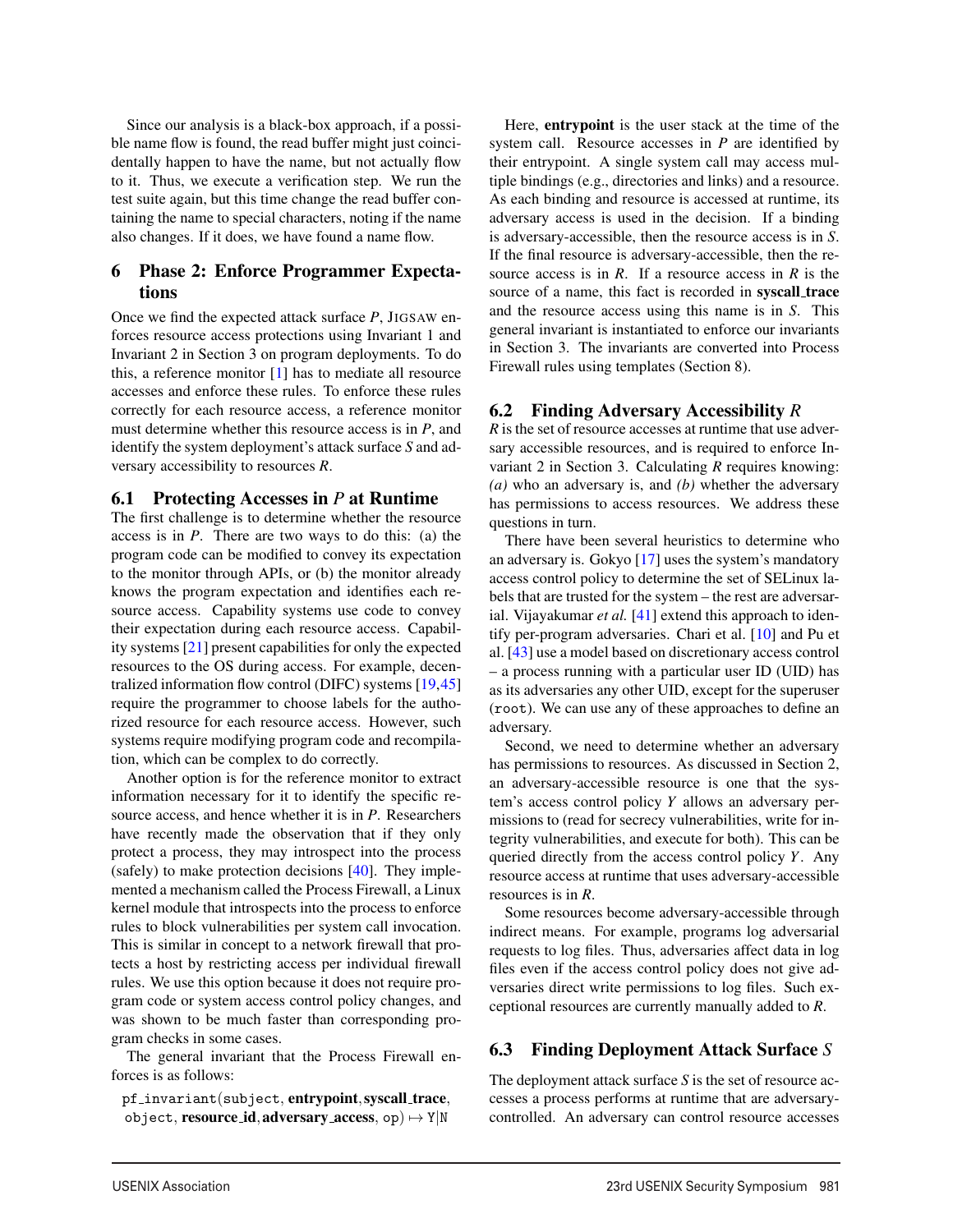by controlling either the name or a binding (or both). An adversary controls a binding if she uses her write permissions in a directory to create a binding. An adversary controls a name if the adversary has write permission to the resource the name is fetched from.

To determine adversary control of names, we need to detect if there is a data flow from adversary-supplied data to a name used in a resource access. Data flow is most often determined by taint tracking [5,20,22,31]. However, taint tracking techniques have overheads ranging from  $2 \times$  to 50 $\times$  [28]. Instead, JIGSAW approximates data flow using control flow (entrypoints – process stacks at the time of reading names and using names). Pairs of process stacks during read and resource access system calls are initially associated by detecting explicit data flow between these calls (Section 5.5). During enforcement, if the Process Firewall sees the same stacks, we assume an explicit data flow between the read and resource access system calls, and the resource access is in *S*.

## 6.4 Finding Vulnerabilities

We can use the rules generated to also find vulnerabilities. Vulnerabilities are detected whenever a resource access is denied by our rules but is allowed by the program.

We use the same dynamic analysis from test suites that we use to detect the presence of filters in Sections 5.4 and 5.5 to also test the program for vulnerabilities in our particular deployment. Instead of enforcing the rules, we compare denials by Invariant 1 or Invariant 2 in Section 3 with whether the program allows the resource access. If the rule denies resource access whereas the program accepts the resource, we flag a vulnerability. Note that this process locates vulnerabilities in our specific deployment; there might be other vulnerabilities in other deployments that we miss. In any case, our rules, if enforced, will protect these program vulnerabilities in any deployment.

## 7 Proving Security of Resource Access

In this section, we first argue that if *P*, *S* and *R* are calculated perfectly, then JIGSAW eliminates resource access vulnerabilities. Our argument is oracle-based; that is, we can reason about the correctness of our approach assuming the correctness of certain oracles on which it depends. Our argument is contingent on the correctness of the three oracles that determine: *(i)* program expectation for *P*, *(ii)* adversary accessibility of resources for *R*, and *(iii)* adversary control of names and bindings for *S*. We then discuss the practical limitations JIGSAW faces in realizing these oracles.

#### 7.1 Theoretical Argument

Assuming ideally correct oracles for determining programmer expectation, adversary accessibility of resources and adversary control of names and bindings, we argue that Invariants 1 and 2 in Section 3 protect a program from all resource access vulnerabilities as defined in Section 2.1 without false positives.

According to the definition in Section 2.1, a resource access vulnerability is caused when an adversary controls an input (name or binding) to direct a program to an adversary-accessible resource when the program expects an adversary-inaccessible resource (and vice-versa). Our proof hinges on two observations. First, resource access vulnerabilities are impossible if adversaries do not control the input name or binding. Invariant 1 denies all adversary control of inputs where the programmer expects only adversary-inaccessible resources, thus eliminating all vulnerabilities in these cases. Thus, vulnerabilities are only possible where the programmer expects to adversary control of input name or binding. Second, if indeed the adversary controls the input name or binding, the only authorized output is an adversary-accessible resource; otherwise, a confused deputy vulnerability (Row 2 in Table 1) can result. To block this, Invariant 2 allows retrieval of only adversary-accessible resources when input is under adversary control. Hence, we have shown that our rules deny resource accesses *if and only if* adversary control of input directs the program to unexpected resources, thus blocking resource access vulnerabilities without false positives.

## 7.2 Practical Limitations

In a practical setting, the determination of program expectations, adversary accessibility to resources, and adversary control of names and bindings is imperfect. This may lead to false positives and false negatives. We will discuss limitations with determining each of these in turn.

The first oracle determines programmer expectation, for which we use the intuitive heuristic in Section 5: if a programmer does not place filters, then she does not expect adversary control of resource access, i.e., she only expects adversary-inaccessible resources. The detection of filters themselves uses runtime analysis. This faces three issues: *(i)* if identified filters are actually present, *(ii)* if actual filters are missed, and *(iii)* incompleteness of runtime analysis. First, if a detected filter is not actually present, this might result in false negatives. However, to detect filters, we mimic an attack and detect if the program blocks the attack. The only way the program could have blocked the attack is if it had a filter. Second, if an actual filter is missed, this might result in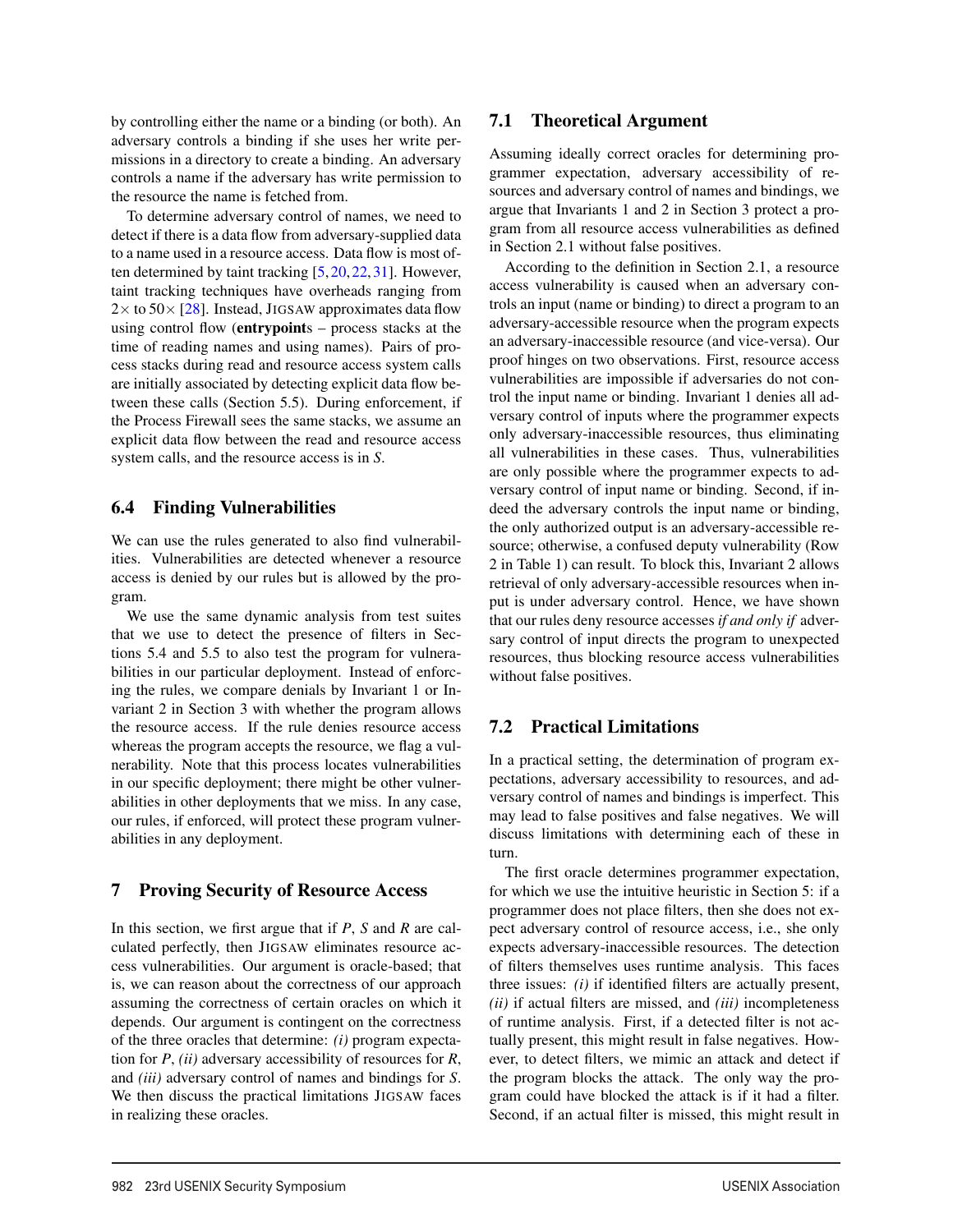

Figure 8: Implementation of JIGSAW's testing framework.

false positives. By the same argument above, if the filter cannot defend against our mimicked attack, then it is not complete enough anyway. Third, runtime analysis is inherently incomplete and may lead to false negatives for those resource accesses not covered. However, even with the limited developer test suites currently available, we were able to generate rules to block many vulnerabilities and find previously-unknown ones even in mature programs.

Next, we have the oracle that determines adversary accessibility to resources. The main challenge here is determining who an adversary is. If we do not have a sufficiently strong adversary model, we may miss adversaries and hence have false negatives. While there is no universally agreed-upon definition of who an adversary is, we use the intuitive DAC model<sup>5</sup> that most programmers assume [10, 43]. However, our framework permits the use of different adversary models. More conservative adversary models [41] will identify more adversary-accessible resources, possibly exposing more vulnerabilities.

The final oracle determines adversary control of names and bindings. The challenge here is to determine if there is a data flow from adversary-supplied data to a name used in a resource access. As described in Section 6.3, JIGSAW approximates data flow using control flow. However, even if control flow is the same across two executions of the program, it does not necessarily imply the data flow is the same, leading to false positives and negatives. While we have not found this to be a problem in our experiments (Section 9.4), more precise data flow tracking techniques [5,20,31] will address this challenge.

#### 8 Implementation

There are two parts to our implementation. First, we need to test individual program resource accesses to detect the presence of filters. This is used by the algorithm in Figure 7 to generate *P*. Second, we need to enforce invariants in Section 3 using the Process Firewall. This involves determining *R* and *S*; this is done as discussed in Section 6.2 and Section 6.3 respectively.

#### 8.1 Testing Programs

To test programs, we develop a framework that can intercept system calls and pass control to a user-space component that performs the tests. The kernel component is a small module that intercepts system calls and returns, and forwards them to a user-space daemon through netlink sockets. The flow of operations is as shown in Figure 8. When a monitored program makes a system call, it is intercepted by the framework's kernel module, and forwarded to the user-space daemon. There are two resource namespaces available per program – a "test" namespace that is modified for hypothetical tests and the original namespace (similar in principle to [39]). This daemon introspects into the monitored process to identify its resource access (using the user-space stack), and checks its history to see if filters have already been detected. If not, it then proceeds to modify the test filesystem (for binding filter detection). It then returns to the kernel module. Control passes to the process in kernel mode, which accesses the original or test filesystem (depending on whether binding filters are being tested). The system call end is also intercepted, and similarly forwarded to the user-space daemon to test for name filters (as the read buffer is now available and can be modified).

We use test suites provided with program source code to drive the programs. We repeatedly run these suites until all resource accesses have been tested for filters.

#### 8.2 Enforcing Invariants

As noted, JIGSAW uses the open-source Process Firewall [40] to perform enforcement. The Process Firewall is a kernel module that uses the Linux Security Modules to mediate resource accesses. In addition, it can perform a user stack backtrace to identify the particular resource access being made. Given *P* and the edges in the name flow graph, we have two rule templates to instantiate invariants into rules to be enforced by the Process Firewall. Figure 9 shows the templates. Note that the rules for confused deputy are stateful. Adversary control of name or binding is recorded by the first rule, the adversary's identity is recorded by the second rule, and the third rule uses

<sup>&</sup>lt;sup>5</sup>A process with uid *X* has as its adversaries any uid  $Y \neq X$  (except superuser root)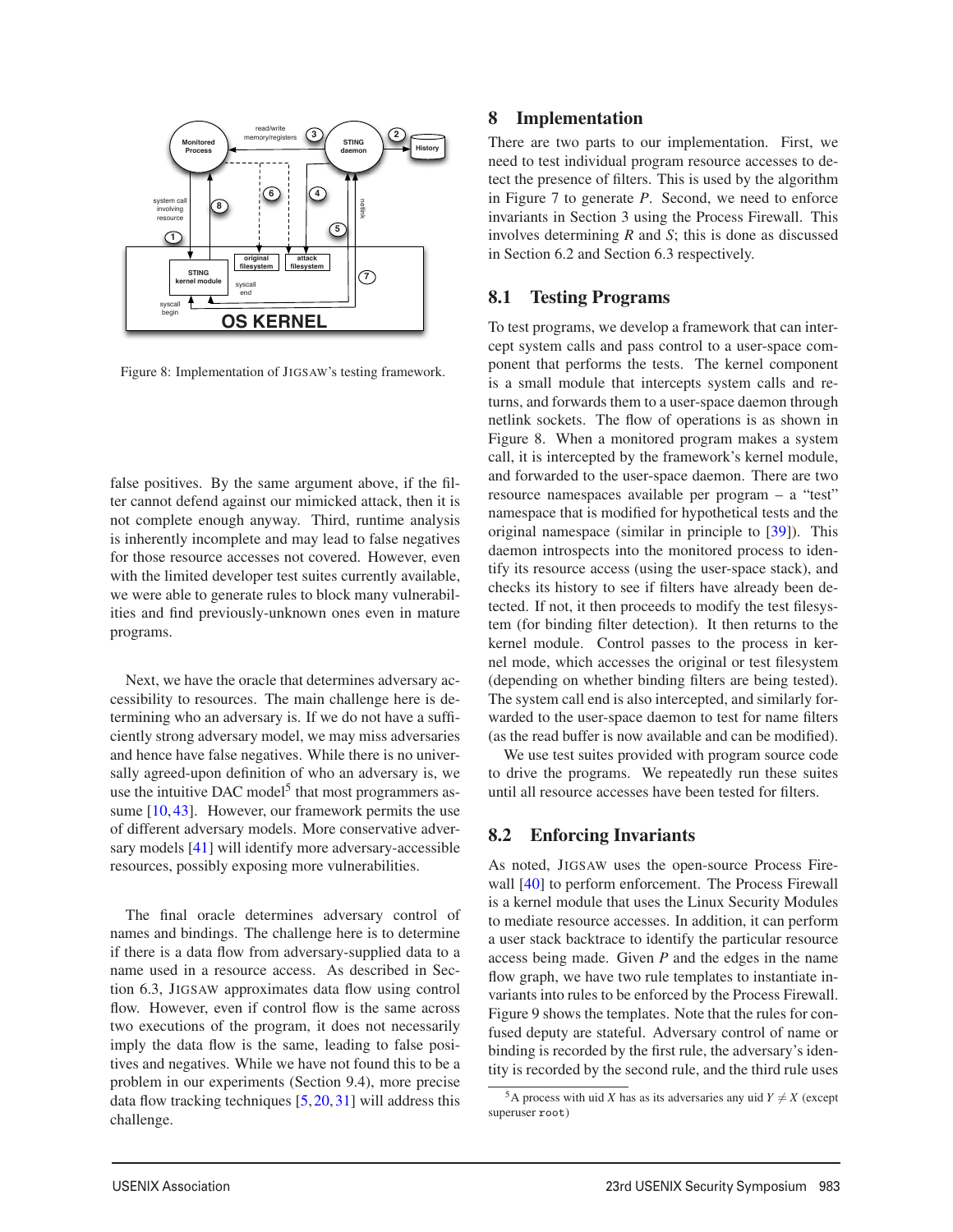#### Rule Templates

```
Unexpected Adversary Control: (r ∈ S)∧(r ∈ P) =⇒ Deny
For each r \in \overline{P}.
pftables -i r.ept -d LOW -o DIR SEARCH -j DROP
Confused Deputy: (r \in P) \land (r \in S) \land (r \in \overline{R}) \implies Deny
Name:
For each r_1 \in P such that E(r_1, r_2):
pftables -i r1.ept -d LOW -j STATE --set --key
<random value> --value 1
pftables -i r1.ept -d LOW -j STATE --set --key "adv"
 --value ADV_ID
pftables -i r2.ept -d HIGH -m STATE --key
<random value> --cmp 1 --equal -m PERM -s --key
"adv" --deny -j DROP
Binding:
pftables -d LOW -o DIR SEARCH -j STATE --set --key
\langler1.ept> \sim-value 1
pftables -d LOW -o DIR SEARCH -j STATE --set --key
"adv" --value ADV_ID
pftables -d HIGH -m STATE --key <random_value> --cmp
1 --equal -m PERM -s --key "adv" --deny -j DROP
```


this state to block access to an adversary-inaccessible resource. Thus, *R* is adversary-specific; in addition to protecting programs against all its adversaries, it also prevents one adversary from using the program as a confused deputy against another adversary.

## 9 Evaluation

In this section, we evaluate our technique on several widely-used programs. We chose these programs because: *(i)* resource accesses are central to their operation, and *(ii)* they offer a study in contrast – OpenSSH and Postfix were explicitly architected for security [30], whereas the others were not. To derive expectations, we used developer test suites that came with the program or created our own. We answer: (a) how common are implicit programmer expectations during resource access, (b) whether the resulting expected attack surface was safe for our deployment and vulnerabilities where not, and (c) security effectiveness of hardened programs from resource access vulnerabilities. We find that in all programs except OpenSSH, more than 55% of all resource accesses are implicitly expected to be free from adversarial control. Moreover, we discovered two previouslyunknown vulnerabilities and one default misconfiguration in the Apache webserver. Finally, we find that protection can be enforced with an overhead of <6% on a variety of programs and few false positives.

## 9.1 Implicit Programmer Expectations

Table 2 shows a summary of the results obtained by JIG-SAW. We first note the percentage of resource accesses



Figure 10: Resource Flow Graph for Apache. Nodes that have the icon of adversaries beside them are those where we found adversarial control of resource access in our deployment.

that are implicitly expected to *not* be in *P*, due to the absence of name or binding filters. For all programs except OpenSSH, the programmer placed no filters for more than 55% of resource accesses. If any of these resource accesses somehow come under adversarial control, the program can be compromised. It is very easy for OS distributor policies or administrator configurations to not match with these programmer assumptions. By explicitly identifying such resource accesses, we are able to protect them from any adversarial access in *any* deployment. OpenSSH makes fewer assumptions during resource access (17.6%). However, OpenSSH was rearchitected after several years of experience with previous vulnerabilities. Using our technique, we can protect all resource accesses.

## 9.2 Case Study: Apache

In total, we found 20 resource accesses for Apache. Of these, Apache code filtered bindings for 7 accesses, and the name for 5 accesses. This led to 13 out of 20 resource accesses (65%) *not* being in *P* (using the algorithm in Figure 7). We found three resource accesses in *S*−*P* for the Apache web server in our deployment, violating the first rule in Section 3. These corresponded to two previously unknown vulnerabilities in the Apache web server and one default misconfiguration. That such problems occur in even a mature program like Apache shows the importance of principled reasoning of resource access. While we found these vulnerabilities in our deployment, other deployments may have different vulnerabilities, but all will be blocked using our enforcement (Section 9.3).

Figure 10 shows the resource flow graph for Apache. Apache's expected attack surface is centered around resource accesses during the interaction with a client to serve a web page. It assumes that the location of the main configuration file and resources specified in it are not adversary controlled. Apache's resource flow graph is relatively complex due to long chains of resource flows, and it is difficult to reason about safety without the help of automated tools like ours. Resource accesses that had vul-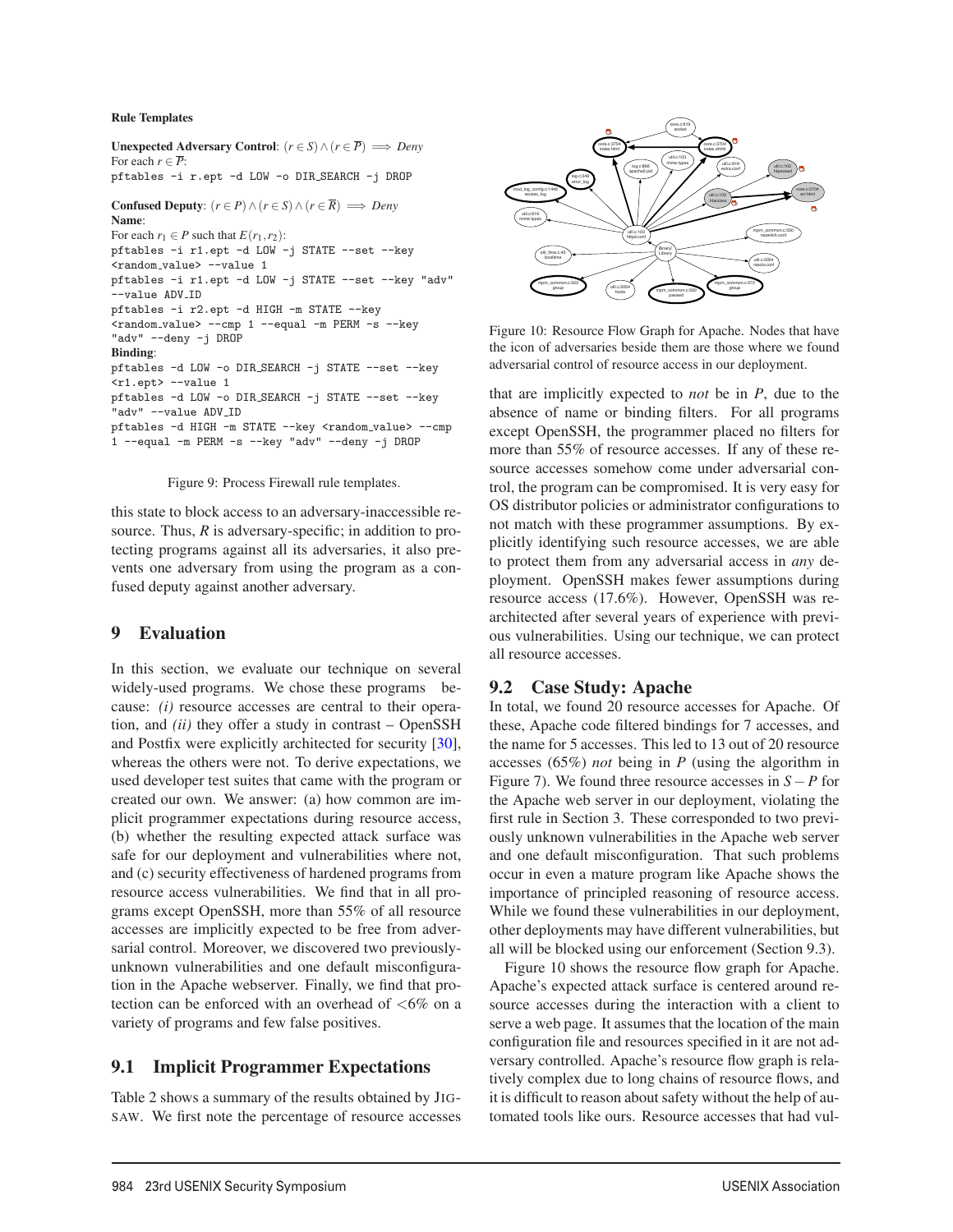| Program           | Dev<br>Tests?  | V   | ΙE | $ V_f $ | $ E_f $  | $\in P$ | $\not\in P$ | Impl.<br>$Exp.$ % | <b>Missing</b> | Redundant | Vulns.   | $Inv.$ 1s | Inv. 2s                     |
|-------------------|----------------|-----|----|---------|----------|---------|-------------|-------------------|----------------|-----------|----------|-----------|-----------------------------|
| Apache $v2.2.22$  | $Yes*$         | 20  | 23 |         | 5        |         | 13          | 65%               | 2              |           | 3        | 13        | 12                          |
| OpenSSH v5.3p1    | Yes            | 17  |    | 14      | $\Omega$ | 14      | 3           | 17.6%             | $\Omega$       |           | $\Omega$ | 3         | $\mathcal{D}_{\mathcal{A}}$ |
| Samba3 v3.4.7     | Yes            | 210 | 84 | 78      | 19       | 78      | 132         | 62.8%             | $\theta$       |           | $\Omega$ | 132       | 40                          |
| Winbind v3.4.7    | Yes            | 50  | 38 | 19      | 13       | 19      | 31          | 63.3%             | $\Omega$       | $\Omega$  | 0        | 31        | 28                          |
| Postfix $v2.10.0$ | N <sub>0</sub> | 181 | 15 | 79      |          | 79      | 102         | 56.32%            | $\Omega$       | 9         | 0        | 102       | 15                          |

Table 2: Statistics of program-wide resource accesses. *Dev Tests* show whether we used developer test suites or created our own. *Impl. Exp.* is the percentage of resource accesses ( $|\overline{P}|/|V|$ ) that are implicitly expected to be adversary-inaccessible. The last two columns show the number of instantiations of Invariant 1 and Invariant 2 in Section 3 for resource accesses in the program. \*- We augmented the Apache test suite with additional tests.

nerabilities in our deployment are shaded in the graph.

The first vulnerability we found was during resource access of a user-defined .htpasswd file. Apache allows each user the option of enabling HTTP authentication for parts of their website. This includes the ability to specify a password file of their choice. However, the resource access that fetches this password file is not filtered. Thus, users can specify any password file – even one that they do not have access to. One example exploit is to direct this password file to be the system-wide /etc/passwd. Traditionally, it is difficult to brute-force the system-wide password file since prompts are rate-limited. However, since HTTP authentication is not rate-limited, this may make such brute-force attacks realistic. Such a scenario, though obvious after discovery, is very difficult to reason about manually due to Apache's complex resource accesses. Thus, it has remained hidden all these years.

The second vulnerability is a default misconfiguration. When serving web pages, Apache controls whether symbolic links can be followed from user web pages by the option FollowSymLinks, which is turned on by default in Ubuntu and Fedora packages. Turning this option on implicitly assumes trust in the user to link to only her own web pages. Interestingly, the name for this resource access is filtered – only the bindings are not. One way we were able to take advantage of this misconfiguration was through the error document on specific errors, such as HTTP 404, that is specifiable in the user-defined configuration .htaccess file. This allows an adversary to access any resource the Apache web server itself can read, for example, the password file and SSL private keys. We found that our department web server also had this option turned on. By simply making an error document linked to /etc/passwd, we were able to view the contents of the password file on the server. This demonstrates another typical cause of resource access attacks – administrators misconfiguring the program and violating safety of the expected attack surface.

The third vulnerability is a link following attack on .htaccess. Apache allows .htaccess to be any file on the filesystem it has access to. This may be exploited to leak configuration information about the webserver.

Finally, we note that test suites that come with programs are traditionally focussed towards testing functionality and not necessarily resource access. For example, the stock test suite for Apache only uncovered 7 resource accesses in total, and after we augmented it, there were 20 in total. Better test suites for resource access would help test more resource accesses.

## 9.3 Process Firewall Enforcement

Process Firewall rules enforce the safety of the expected attack surface under the deployment attack surface. Given the program's expected attack surface, Process Firewall rules enforce that any adversary-controlled resource access at runtime (i.e., part of the deployment attack surface) is allowed only if the resource access is also part of the program's expected attack surface. In addition, for those resource accesses allowed, they also protect the program against confused-deputy link and directory traversal vulnerabilities. The last two columns in Table 2 shows the number of Process Firewall rules we obtained (separately due to Invariants 1 and 2).

We evaluated the ability of rules to block vulnerabilities. First, we verified the ability of these rules to block the three discovered vulnerabilities in Apache. Second, we tried previously-known, representative resource access vulnerabilities against Apache and Samba. We tested an untrusted library load (CVE-2006-1564) against Apache. Here, a bug in the package manager forced Apache to search for modules in untrusted directories. Our tool deduced that the resource access that loaded libraries did not have any filtering, and thus, was not in *P*, blocking this vulnerability due to Invariant 1 in Section 3. In addition, we tested a directory traversal vulnerability in Samba (CVE-2010-0926). This is a confused deputy vulnerability involving a sequence of ../ in a symbolic link. This vulnerability was blocked due to Invariant 2.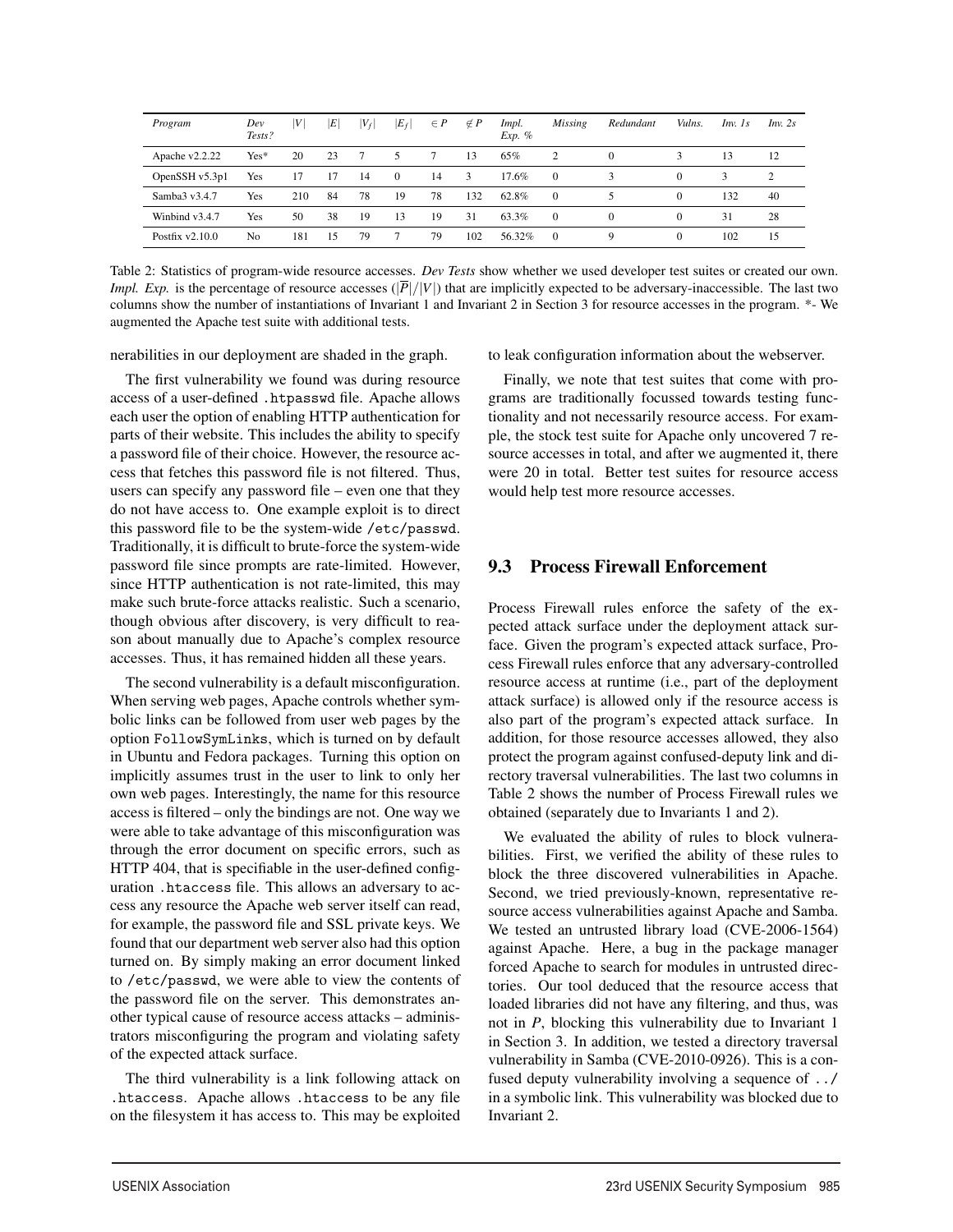#### 9.4 False Positives

As discussed in Section 7.2, false positives are caused by improper determination of: *(i)* programmer expectation and *(ii)* adversary control of names.

First, false positives are caused by a failure of our heuristic in Section 3 that determines program expectation. In some cases, we found that a program had no filters at a resource access, but still expected adversarycontrolled resource access. We found that this case occurs in certain small "helper" programs that perform a requested task on a resource without any resource access filters. For example, consider that the administrator (root) runs the cat utility on a file in an adversarial user's home directory. Because cat does not filter the input bindings, the user can always launch a link following attack by linking the file to the password file, for example. However, if there is no attempted attack, then our rule will block cat from accessing the user's file, because the resource access has no filters and is thus not part of the expected attack surface (by our heuristic). However, we may want to allow such access, because cat has filters to protect itself from the input data to prevent vulnerabilities such as buffer overflows.

To address such false positives, we propose enforcing protection for such helper programs specially. Our intuition is that when these programs perform adversarycontrolled resource access, they can be considered adversarial themselves. All subsequent resources to which data is output by these programs are then considered adversary-accessible. Other programs reading these resources should protect themselves from input (e.g., names) as if they were dealing with an adversaryaccessible resource.

To enforce this approach, we implemented two changes. First, we enforce only Invariant 2 (confused deputy) in Section 3 for these programs. Second, whenever Invariant 1 would have disallowed access, we instead allow access, but "taint" all subsequent output resources by marking them with the adversary's label (using filesystem extended attributes).

We evaluated the effect of this approach during the bootup sequence of our Ubuntu 10.04 LTS system. We manually identified 15 helper programs. During boot, various startup scripts invoked these helper programs a total of 36 times. In our deployment, 9 of these invocations accessed an adversary-accessible resource. Note that our original approach would have blocked these 9 resource accesses, disrupting the boot sequence, whereas our modification allows these resource accesses. These invocations subsequently tainted 4 output resources – two log files and two files storing runtime state. We found two programs reading from these tainted files – ufw (a simplified firewall), and the wpa\_supplicant daemon (used to manage wireless connections). These programs will find the tainted resources adversary-accessible, and will have to protect themselves from such input.

Second, false positives are caused during enforcement by our implementation's approximation of adversarial data flow using control flow. Such false positives are due to implementation limitations and not any fundamental shortcoming of our approach. To evaluate this, we used two separate test suites for Apache – one to build the name flow graph and generate Process Firewall rules, and the other to test the produced rules. We used our enhanced test suite to generate rules and ApacheBench to test the generated rules. ApacheBench ran without any false positives. However, different configurations or variable values might result in different data flows even if the stacks remain the same. As mentioned in Section 7.2, accurate data flow tracking can solve this problem.

## 9.5 Performance

A detailed study of the Process Firewall is in [40]. In summary, system call microbenchmarks showed overheads of up to 10.6%, whereas macrobenchmarks had overheads of up to 4%. The main cause for overhead is unrolling the process stack to identify the system call. To confirm these results, we evaluated the performance overhead of a hardened Apache webserver (v2.2.22) that had the 25 rules from Table 2. Using ApacheBench to request the default Apache static webpage, we found an overhead of 4.33% and 5.28% for 1 and 100 concurrent clients respectively. However, we can compensate for such overhead by compiling Apache without resource access filters, since filters are now redundant given our enforced rules. Vijayakumar *et al.* [40] showed that removing code filters causes a throughput increase of up to 8% in Apache.

## 10 Related Work

## 10.1 Inferring Expectations

Determining programmer expectations from code has previously been done in a variety of contexts. Engler [14] et al. infer programmer *beliefs* from code. For example, if a pointer p is dereferenced, the inferred belief is that p != NULL. They use this to find bugs in the Linux kernel. Closely related are techniques to infer invariants from dynamic traces [3, 15, 32]. Daikon [15] uses dynamic traces to infer hypothesis such as that a particular variable is less than another. Baliga *et al.* [3] use Linux kernel traces to propose invariants on data structures. While we deal with a different class of attacks, our approach is in the same spirit as the above works.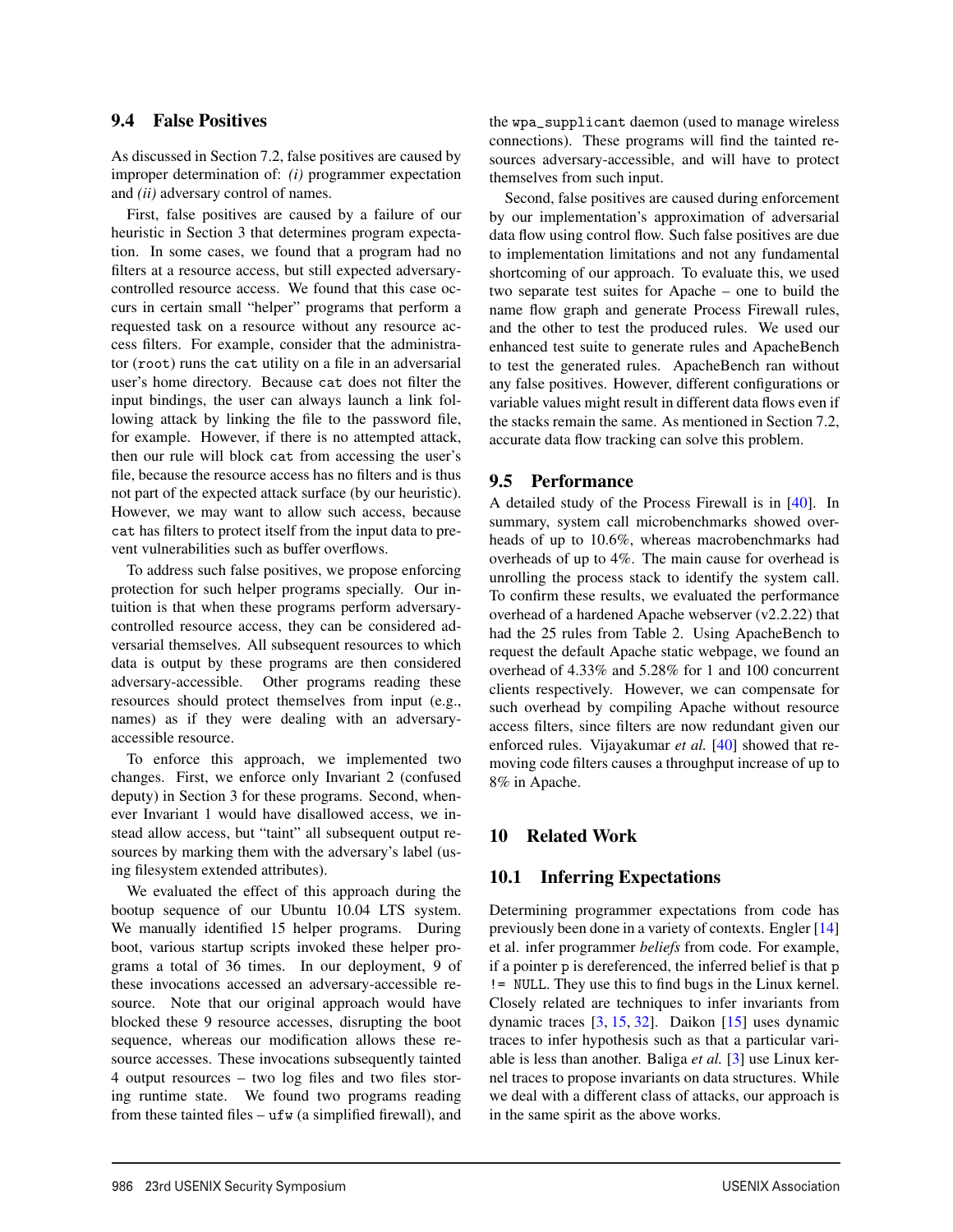#### 10.2 Defenses During Resource Access

Current defenses against resource access attacks in OSes are ad-hoc and fundamentally limited. Defenses can be classified into those that require changes to either the *(i)* system (e.g., OS, libraries), or *(ii)* program code.

The simplest system defense is to change the access control policy to allow a process access to only the set of expected resources. Unfortunately, this defense is both complicated and does not entirely stop resource access attacks. First, fixing access control policies is a complicated task. For example, even the minimal (targeted) SELinux MAC policy on the widely-used Fedora Linux distribution has 95,600 rules. Understanding and changing such rules requires domain specific expertise that not all administrators have. Second, access control alone is insufficient to stop resource access attacks because it treats processes as a black-box and does not differentiate between different resource access system calls. In our example in Figure 1, the web server opens both a log file and user HTML pages. Thus, it needs permissions to both resources. However, it should not access the log file when it is serving a user HTML page, and vice versa. Traditional access control does not make this difference. Other system defenses have mainly focused on TOCTTOU attacks [11,13,25–27,35–38,44] and link following [10]. However, system defenses are prone to cause false positives because they do not know what programs expect [8], e.g., which pairs of system calls expect to access the same resource.

The simplest program defense is to use program code filters that accept only the expected resources. However, there are a number of challenges to writing correct code checks. First, such checks are *inefficient* and cause performance overhead. For example, the Apache web server documentation [2] recommends switching off resource access checks during web page file retrieval to improve performance. Second, checks are *complicated*. The system-call API that programs use for resource access is not atomic, leading to TOCTTOU races. There is no known race-free method to perform an access-open check in the current system call API [8]. Chari *et al.* [10] show that to defend link following attacks, programmers must perform at least four additional system calls per path component for each resource access. Going back to the example in Figure 1, the checks on lines 7 and 8 are not enough – the correct sequence to use is lstat-open-fstat-lstat [10]. Thirdly, program checks are *incomplete*, because adversary accessibility to resources is not sufficiently exposed to programs by the system-call API. Currently, programs can query adversary accessibility only for UNIX discretionary access control (DAC) policies (e.g., using the access system call), but many UNIX systems now also enforce mandatory access control (MAC) policies (e.g., SELinux [24] and AppArmor [23]) that allow different adversary accessibility. While custom APIs have been proposed [19,29,34,42] to address such limitations, these require additional programmer effort and do not protect current programs.

#### 11 Conclusion

In this paper, we presented JIGSAW, an automated approach to protect programs from resource access attacks. We first precisely defined resource access attacks, and then noted the fundamental cause for them – a mismatch between programmer expectations and the actual deployment the program runs in. We defined two invariants that, if evaluated and enforced correctly, can theoretically offer complete protection against resource access attacks. We proposed a novel technique to evaluate programmer expectations based on the presence of filters, and showed how the invariants could practically be enforced by the Process Firewall.

We applied this technique to harden widely-used programs, and discovered that programmers make a lot of implicit assumptions. In this process, we discovered two previously-unknown exploitable vulnerabilities as well as a default misconfiguration in Apache, the world's most widely used web server. This shows that even mature programs only reason about resource access in an ad-hoc manner. The analysis as presented in this paper can thus efficiently and automatically protect programs against resource attacks at runtime.

#### Acknowledgements

We thank the anonymous reviewers and our shepherd David Evans for their insightful comments that helped improve the presentation of the paper. Authors from Penn State acknowledge support from the Air Force Office of Scientific Research (AFOSR) under grant AFOSR-FA9550-12-1-0166. Mathias Payer was supported through the DARPA award HR0011-12-2-005. The views and conclusions contained in this document are those of the authors and should not be interpreted as representing the official policies, either expressed or implied, of the Army Research Laboratory or the U.S. Government. The U.S. Government is authorized to reproduce and distribute reprints for Government purposes notwithstanding any copyright notation here on.

#### **References**

[1] J. P. Anderson. Computer Security Technology Planning Study, Volume II. Technical Report ESD-TR-73-51, Deputy for Command and Management Systems, HQ Electronics Systems Division (AFSC), L. G. Hanscom Field, Bedford, MA, October 1972.